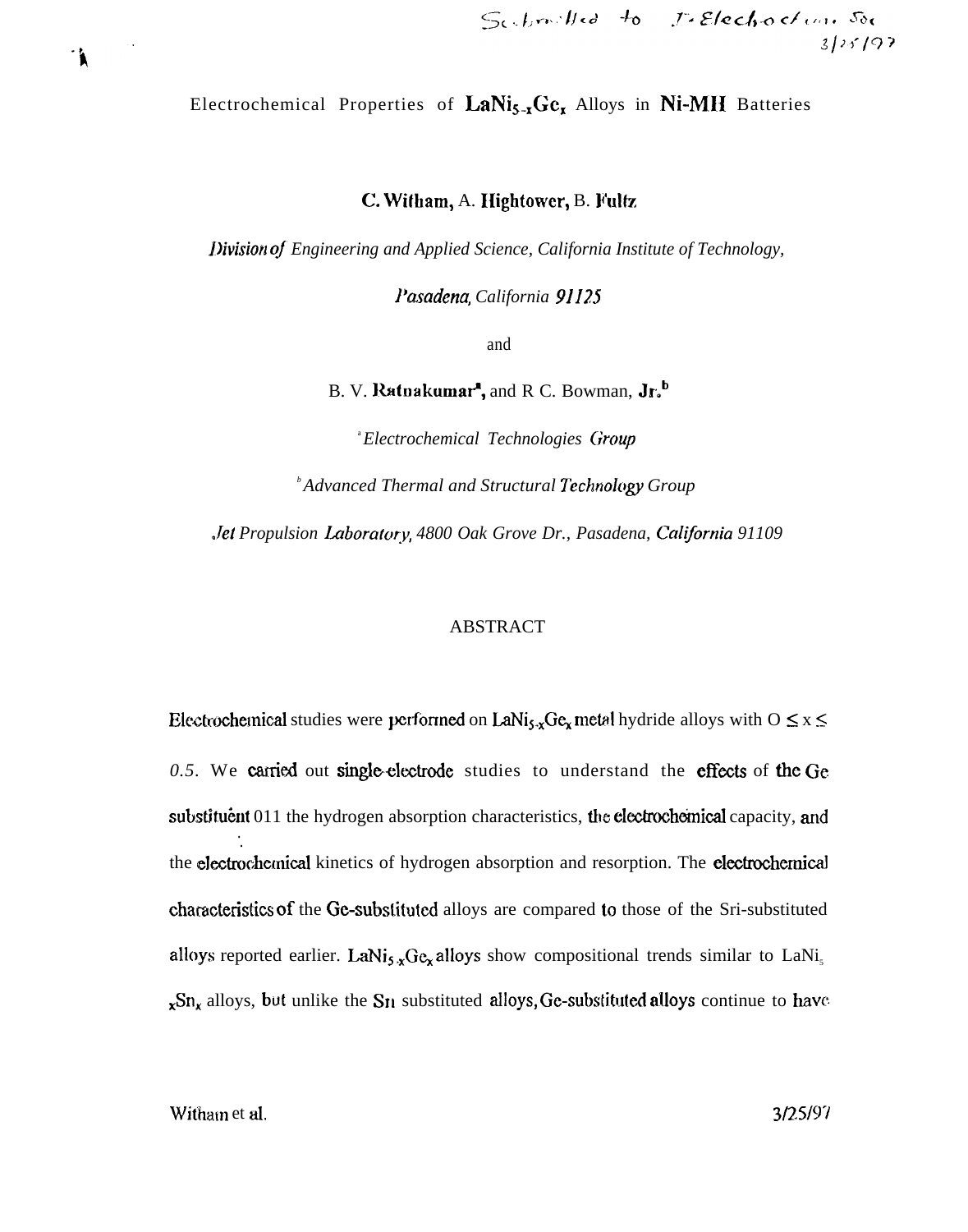facile kinetics for hydrogen absorption/desorption at high solute concentrations. Cycle lives of LaNi<sub>5-x</sub>Ge<sub>x</sub> electrodes were measured in 300 mAh laboratory test cells and were found to be superior to the Sn-substituted LaNis and comparable to a Mm(Ni,Co,Mn,Al)<sub>5</sub> alloy. The optimum Ge eontent for LaNi<sub>5</sub> xGe<sub>x</sub> metal hydride alloys in alkaline rechargeable **cells** is in the range  $0.4 < x \le 0.5$ .

 $\bullet$ 

п.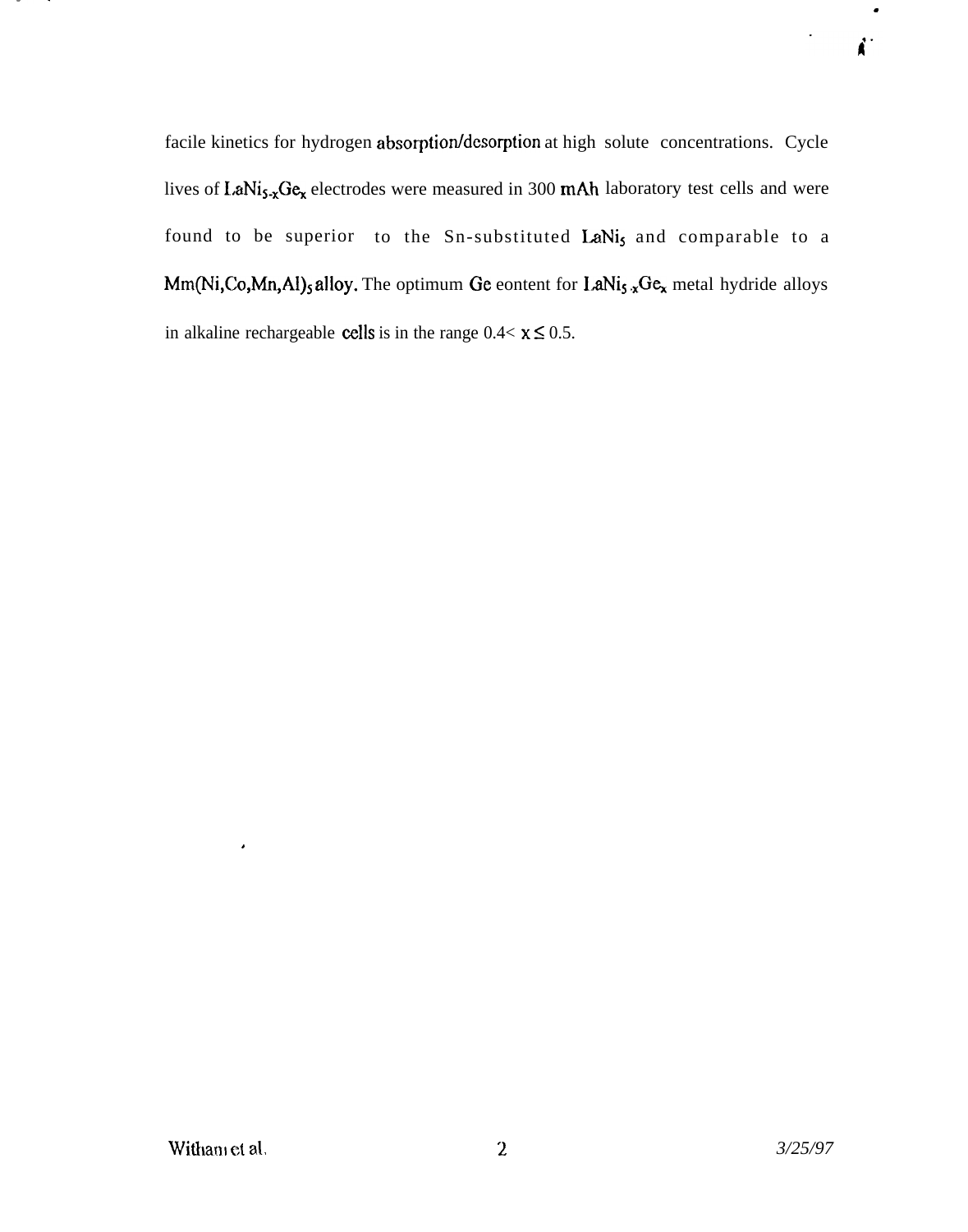# INTRODUCTION

Alkaline rechargeable cells with nickel oxyhydroxide positive electrodes and inter-metallic hydride negative electrodes are being used widely in three portable electronics applications: camcorders, computers, and cellular phones, and are considered as a near-term technology for electric vehicles. Their high specific energy and energy density combined with environmental compatibility are motivating widespread use. Cost and cycle life, on the other hand, are deterrents, especially with the advent of Li ion rechargeable cells, and are topics of research at various laboratories.

Although multiphase " $AB_2$ " alloys containing Laves phases are being actively pursued due to their inherent high hydrogen absorption capacity, the majority of commercial nickel metal-hydride (Ni-MH) cells utilize " $AB<sub>5</sub>$ " intermetallic alloys of rare earth and transition metals. The  $AB<sub>5</sub>$  alloys are multi-component, primarily Haucke phase materials and are derivatives of LaNi<sub>s</sub>. Economic reasons prompted a replacement . of La with  $Mm$  (misch metal), a naturally occurring mixture of lanthanides (La, Ce, Pr and Nd), in the current formulations such as  $(Mm)(Ni-Co-Mn·Al)_{s}$ ,<sup>1,2</sup> The various substituents for La and Ni help alleviate problems of capacity degradation during electrochemical cycling. The systematic effects of these alloy modifications and the reasons for these effects are active topics of research.<sup>3,4</sup>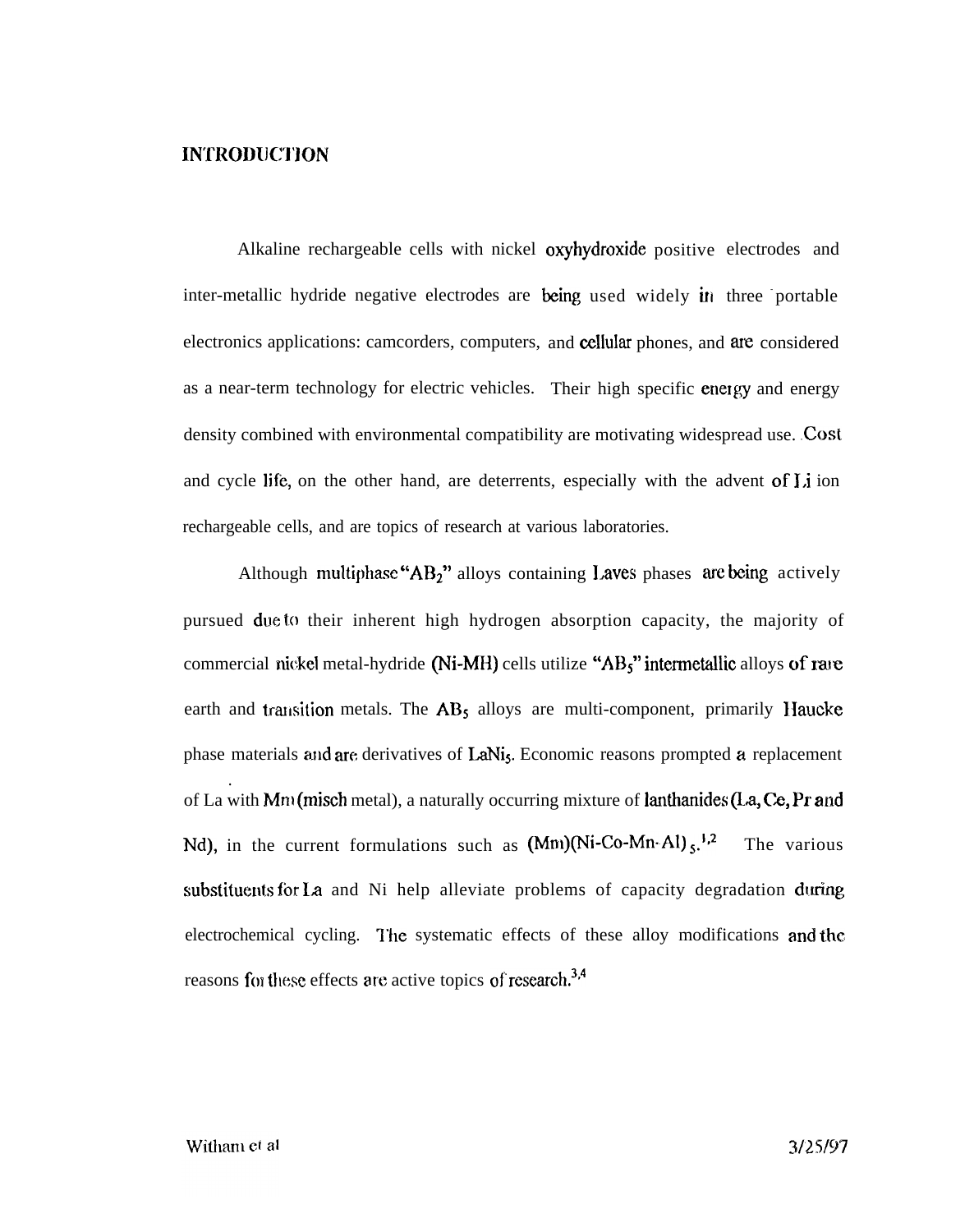The most important result of alloy substitution for the extension of cycle life is thought to be a reduction in volume expansion upon hydride formation.<sup>3,4</sup> Cobalt substitution for Ni has been identified as one of the most effective solutes in this respect and results in a greatly reduced tendency towards fragmentation and corrosion<sup>3,5</sup> leading to batteries with long lifetimes. Unfortunately, cobalt is an expensive element and the specific role of Co is not well understood, The partial substitut ion of Sn for Ni has been found to significantly enhance stability during gas phase thermal cycling<sup>6</sup> and electrochemical cycling.<sup>7</sup>In addition to reducing the volume expansion upon hydriding.<sup>8</sup> Sn substitution also reduces plateau pressures and absorption- resorption hysteresis with only a small reduction in hydrogen storage capacity. Willems has speculated that Si and Al substitutions inhibit corrosion during electrochemical cycling through the formation of passivating oxide films on the surfaces. However, photoelectron spectroscopy studies  $^{10,1}$  on cycled powder electrodes of both LaNi<sub>5-x</sub>Si<sub>x</sub> and LaNi<sub>5-x</sub>Al<sub>x</sub> did not indicate the presence of these solute-enriched surface oxide films. Lower volume expansion upon hydriding for the Al and Si substituted alloys were identified by Meli, et al.  $10,10,11$  as the source of increased corrosion resistance.

One problem associated with solute substitutions in  $AB_5$  alloys is that it often reduces the maximum hydrogen storage capacity and the kinetics of hydrogen absorption and desorption.<sup>4</sup> 1 n our recent systematic studies<sup>7</sup> of various Sn-substituted alloys LaNi<sub>5</sub>.  $x \text{Sn}_{x}$  with 0.0<  $x \le 0.5$ , we observed improved capacity retention during electrochemical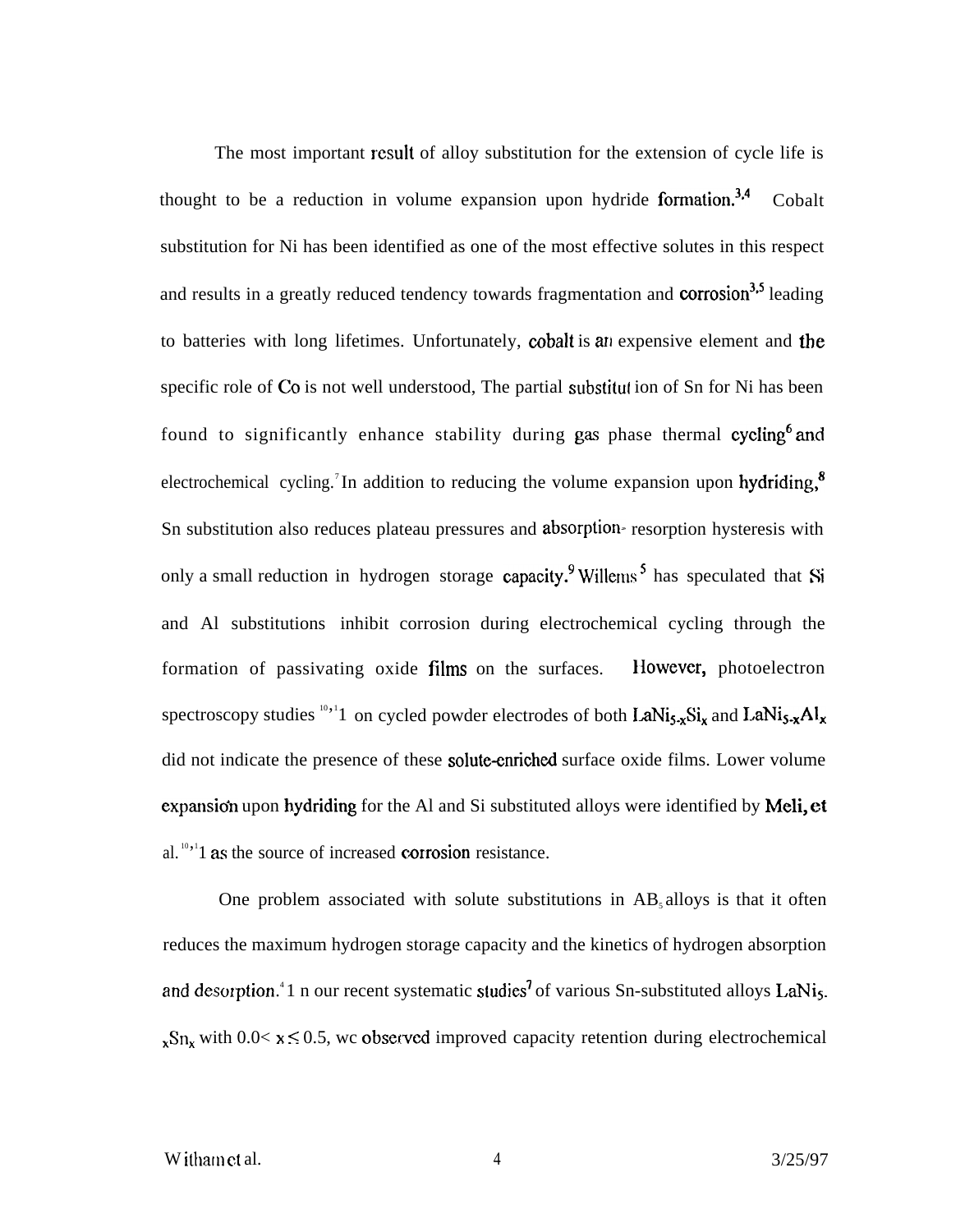cycling as the Sn content was increased, and reduced equilibrium hydrogen absorption pressure due to larger unit cell volume. On the other hand, the electrochemical kinetics<sup>7</sup> for the hydrogen absorption and resorption processes initially improve with Sn contents up to  $x = 0.3$  but become sluggish at the higher Sn substitution levels, The optimum Sn concentration with respect to capacity, kinetics, and cycle life was found to be between x  $= 0.2$  and  $x = 0.3$ .

In a more recent study<sup>12</sup>, we have briefly reported similar beneficial effects with Ge substitutions for Ni in LaNi<sub>5</sub>. The capacity retention during cycling is comparable to that achieved with  $S_{11}$ , although more Ge than Sn is required to achieve low absorption pressures. Encouraged by these preliminary results, we have carried out a detailed study of LaNi<sub>5</sub>  $_{x}Ge_{x}$  alloys with 0.1  $\leq x \leq 0.5$ . These studies are aimed at identifying the effect of the Ge additive on electrochemical characteristics of the metal hydride alloys, including the alloys' kinetics of charge transfer and diffusion during the hydriding process as well as their cyclic lifetimes in 300 mAh laboratory test cells.

# **EXPERIMENTAL**

The LaNi<sub>5</sub>  $_{x}Ge_{x}$  alloys were prepared by induction-melting in an argon atmosphere. To insure a hornogeneous distribution of  $Ge$  in the alloys, the ingots were subsequently annealed in evacuated quartz ampoules at  $950^{\circ}$ C for 72, hours. Itach alloy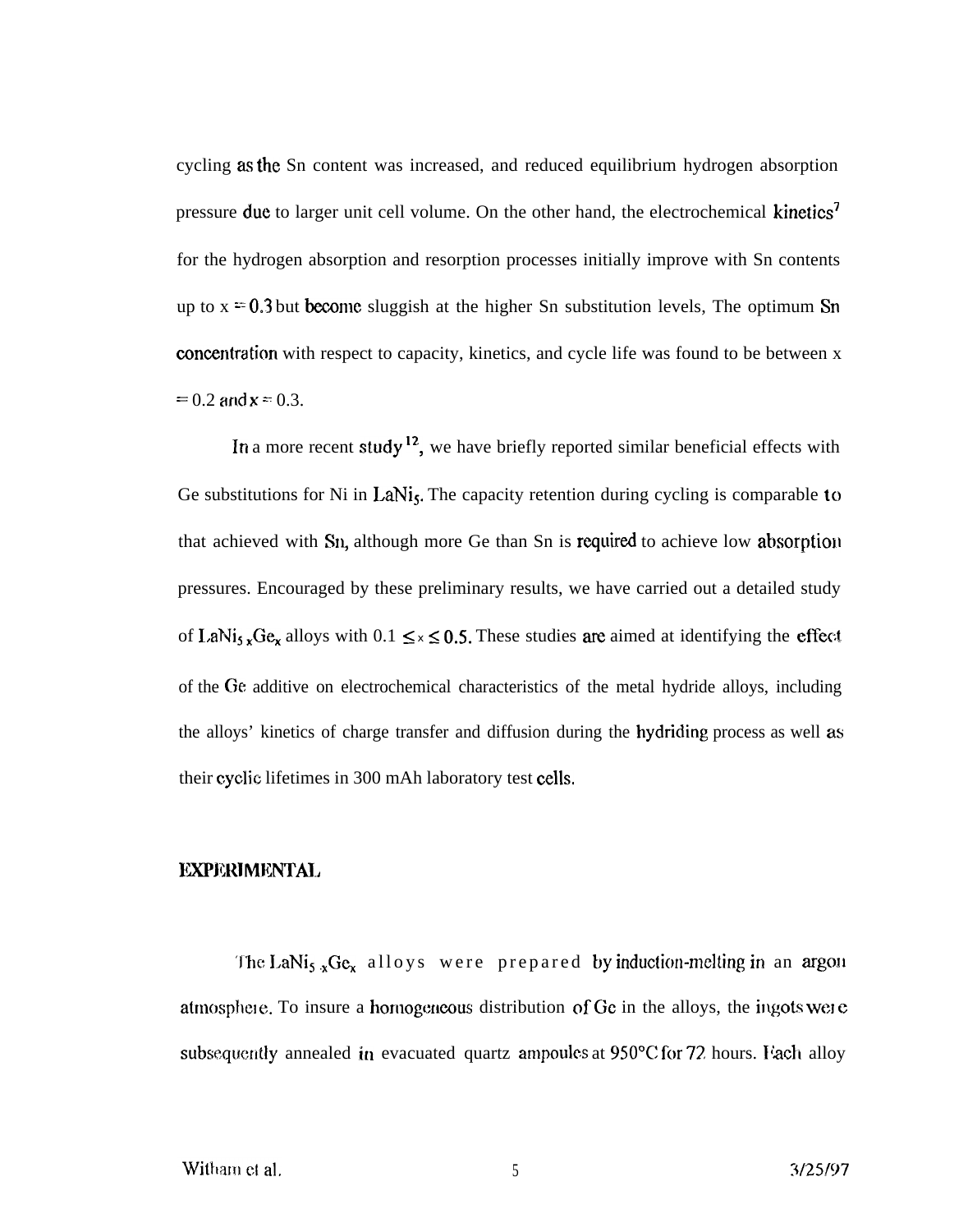was activated by an initial hydrogen absorption and five subsequent thermally driven absorption/resorption cycles. During each resorption step the alloys were heated to  $-513$  K and evacuated to  $10^{-4}$  torr by a Tribodyn oil-free molecular drag vacuum pump. The chemical composition and homogeneity of the alloys were characterized by  $x$ -ray microprobe analysis, and the crystal structure was examined by X-ray diffractometry (XRD). Energy Dispersive X-ray Analysis was performed with a JEOL SuperProbe 733 electron microprobe. X-ray data were obtained with an INEL CI'S-120 powder diffractometer using Co K $\alpha$  radiation ( $\lambda = 1.7902$  Å).

For the electrochemical measurements, the fine alloy powder  $\leq 38 \mu m$  was mixed with 19'% conductive diluent, i.e., 1 NCO 255 filamentary nickel powder (1pm), and  $5^{\circ}/0$ Teflon binder. The anodes for the cycle life studies (area: 2.54 x 2.54 cm) were fabricated by hot-pressing the mixture at  $300^{\circ}$ C onto an expanded Ni screen. The anodes for the basic electrochemical studies were fabricated by filling BAS (Bio-Analytical Systems) disk electrodes with electrode powders of equal quantities to ensure consistent values for the electrode area (0.09 cm<sup>2</sup>) and porosity. NiOOH electrodes from an aerospace Ni-Cd cell, supplied by Eagle-Picher, formed the counter electrode. A three-electrode flooded half-cell with a Luggin capillary for the Hg/HgO reference electrode was used for the basic electrochemical studies. For the cycle life studies, the same components were assembled in a prismatic glass cell, with  $Nylon$  (Pellon 2516) separator for electrical insulation and Teflon shims for required compaction. The electrolyte contained  $31 \text{ w\% KOH}$  solution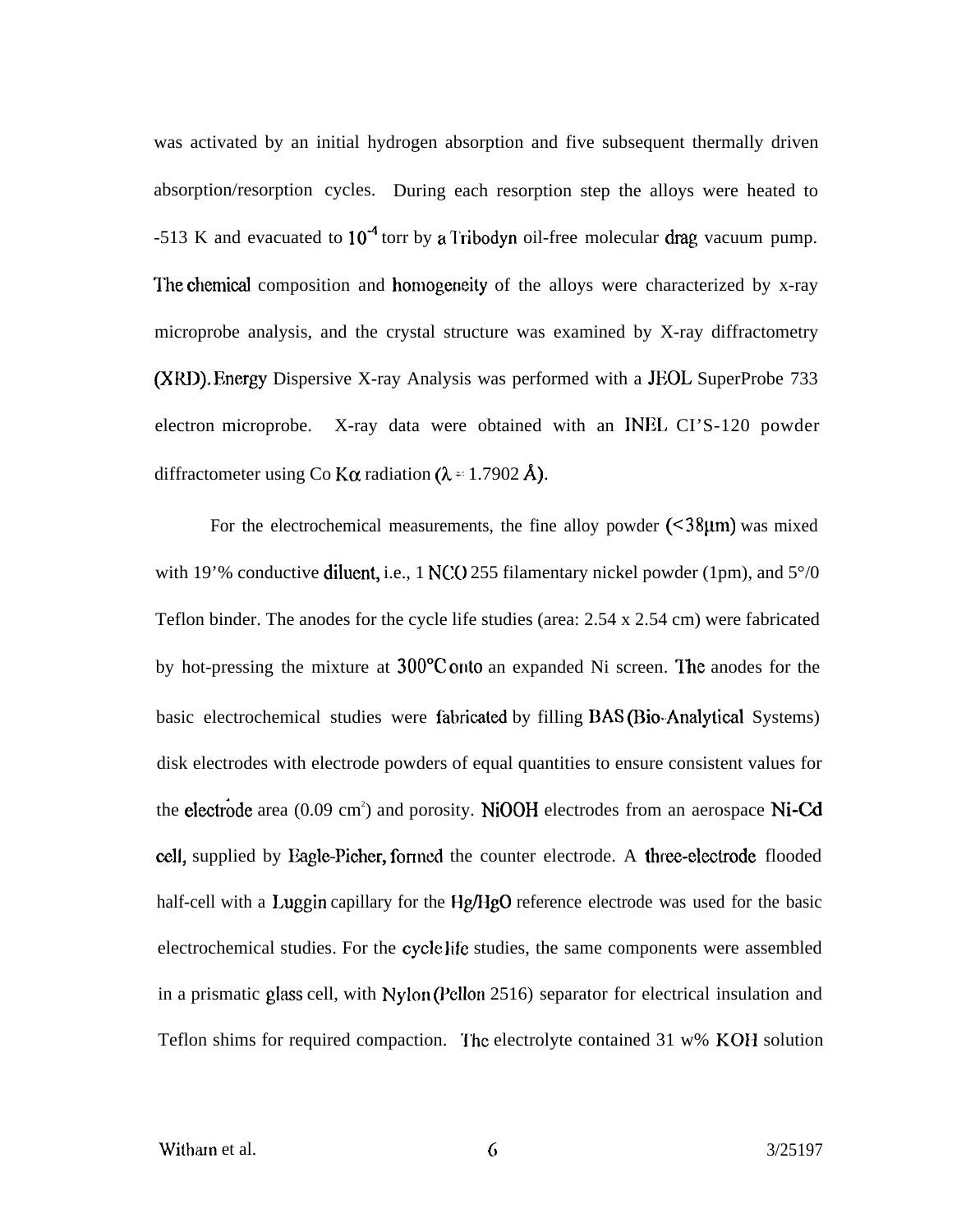prepared with twice-distilled low-conductivity water Electrochemical measurements (DC) were performed with an  $EG&G$  273 Potentiostat/Galvanostat interfaced to an IBM-PC, using FG&G Corrosion Software 252. AC impedance measurements were carried out with the EG&G 273 Potentiostat and Solartron 1255 Frequency Response Analyzer, using  $EG&G$  Impedance software 388. Cycling of the 300 mAh, prismatic cells was carried out with an automatic battery cycler made by Arbin Corp., College Station, TX. The cycling conditions included discharging at a constant current of  $150 \text{ mA/g}$  (C/2 rate) to -0.5 V vs. Hg/HgO and charging at a constant current of 60  $\text{mA/g}$  (C/5 rate) to a charge return of '115°A to ensure complete charging of the metal hydride electrode.

#### RESULTS AND DISCUSSION

# X-RAY DIFFRACTION

As described earlier<sup>13</sup>, X-ray diffraction (XRD) patterns of  $\text{LaNi}_{5x}\text{Ge}_{x}$  alloys with . different Ge contents confirmed that all alloy compositions except for  $x = 0.5$  were single phase materials with the CaCu<sub>s</sub> crystal structure (Haucke phase). At the composition  $x =$ 0.5, weak XRD peaks from a second phase were observed. This result was confirmed by microprobe analysis, which revealed the presence of tiny equiaxed precipitates of approximately LaNiGe composition in the Haucke phase matrix of LaNi<sub>4.5</sub>Ge<sub>0.5</sub>. With increasing Ge content, the diffraction peaks shift to smaller angles. The shifted  $X \text{ } R1$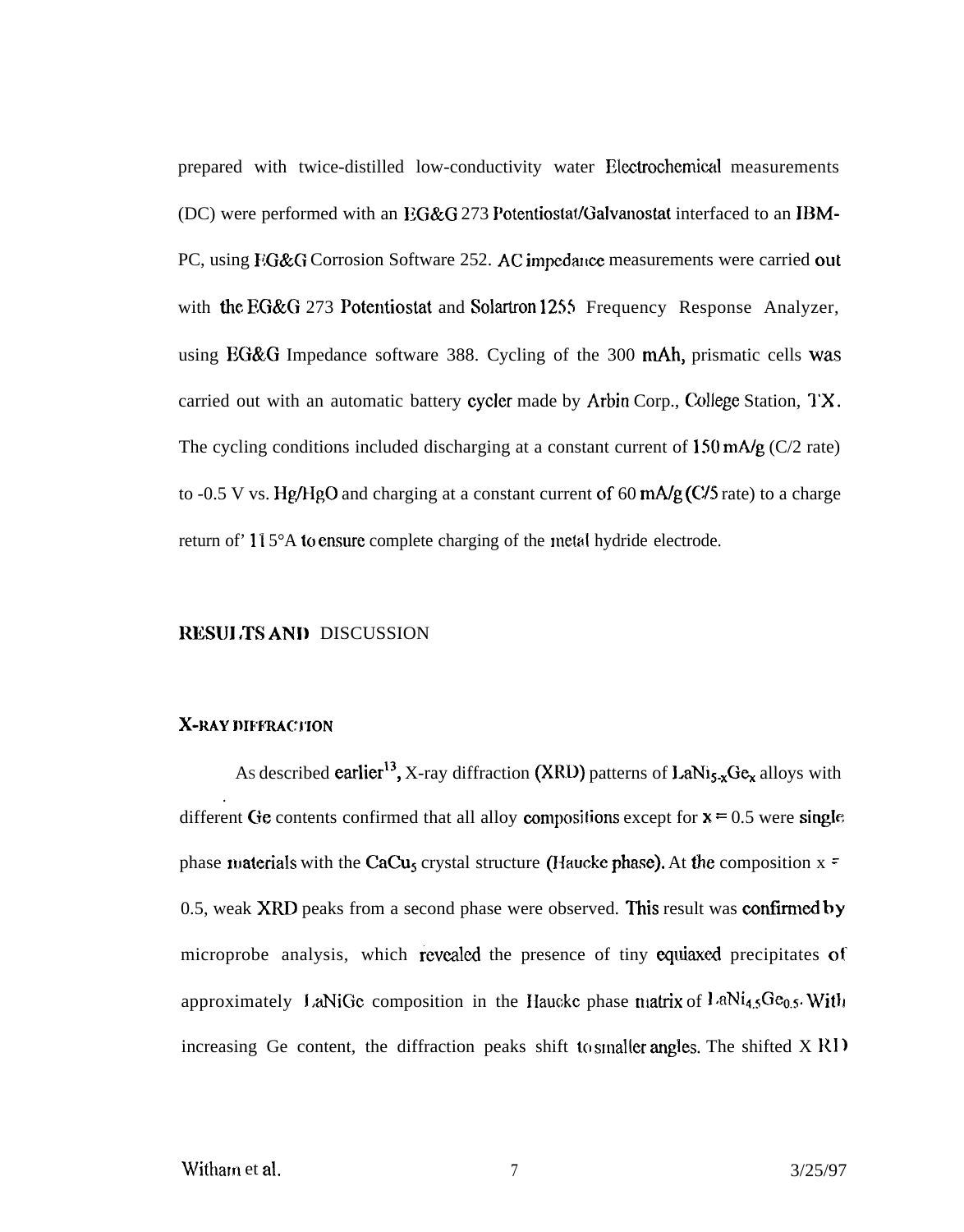peak positions were used to obtain unit cell lattice parameters and volurnes.13 The enlargement of the unit cell upon substituting Ge for Ni is not so great as for Sn substitution, since the metallic radius of Ge (O. 1378 nm) is small compared to Sn (O. 1631 run)?

#### **ISOTHERMS**

To understand the hydrogen absorption characteristics of the  $I.ANi<sub>5-x</sub>Ge<sub>x</sub>$  alloys, pressure composition isotherms were generated both in the gas phase and in the electrochemical environment. The gas phase  $(pcT)$  isotherms of these alloys at various temperatures were discussed previously  $\frac{13}{2}$ , but are compared to the present isotherms from electrochemical (EC) isotherm measurements in Fig. 1.

'he electrochemical isotherms presented in Fig. 1 were obtained in the same manner as for LaNi<sub>5-x</sub>Sn<sub>x</sub> alloys. <sup>7</sup>EC isotherms were derived from the equilibrium electrode potentials at different stages of hydrogen absorption or desorption, 15 achieved by galvanostatic charge or discharge. In the figure, the measured potentials have been converted to the equivalent pressures by the Nernst equation. These experiments are similar to coulometric titrations.<sup>16</sup> One difference between the EC absorption isotherms and the gas-phase absorption isotherms is that there is a weaker inflection in the pressure at the end of the EC absorption isotherm, This inflection results from the increase in the equilibrium hydrogen pressure, but the pressures in our partial I y-scaled electrochemical

.,

.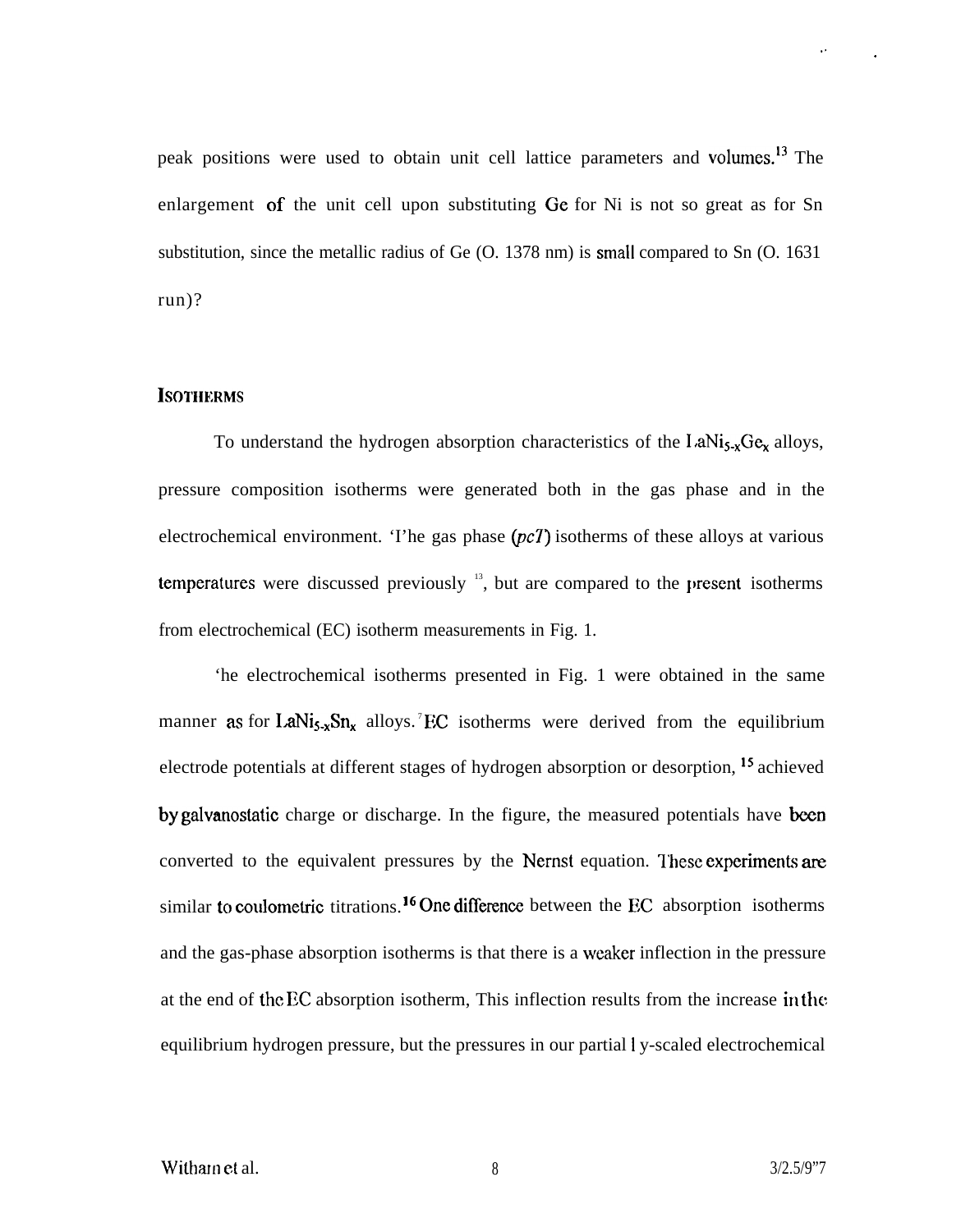cells are limited to one atmosphere, The discharge isotherms should be more reliable, although the difficulty in charging alloys higher than 1 atm and polarization losses in the electrochemical cell will attenuate the maximum hydrogen capacity measured. As evident from Fig. 1, a good correlation was obtained between the gas-phase and electrochemical isotherms, as found in our earlier studies with Sri-substituted alloys.<sup>7</sup>The absorption and resorption plateau pressures and the hysteresis ratio decrease with increasing Ge content, 13 The exponential decrease<sup>13</sup> in plateau pressure with increasing unit cell volume is consistent with the observations of Gruen, et al.<sup>17</sup> This decrease in the plateau pressure with the solute content is stnaller in Ge-substituted alloys than in Sn- substituted alloys as summarized in Fig. 2 of reference 13. This is consistent with the smalier increase in the unit cell volume upon Ge substitution.

In order to estimate the **effect** of **kinetics** on the realizable **electrochemical** capacity as a function of the Ge concentration, the mid-point discharge potentials are compared with the correpsonding thermodynamic (equilibrium) potentials calculated from the . resorption isotherms in Fig. 2,. Also included in Fig. 2 are the equilibrium and discharge potentials from the Sn-substituted alloys. The equilibrium discharge potentials decrease with an increase in the solute concentration, as evident from a decrease in the plateau pressures. It is evident from the figure that the overpotentials tend to increase at high Sn contents, especially at compositions in excess of 0.3. For the Ge solute, however, the increase. in the overpotentials at high solute concentrations is not as large as with Sn,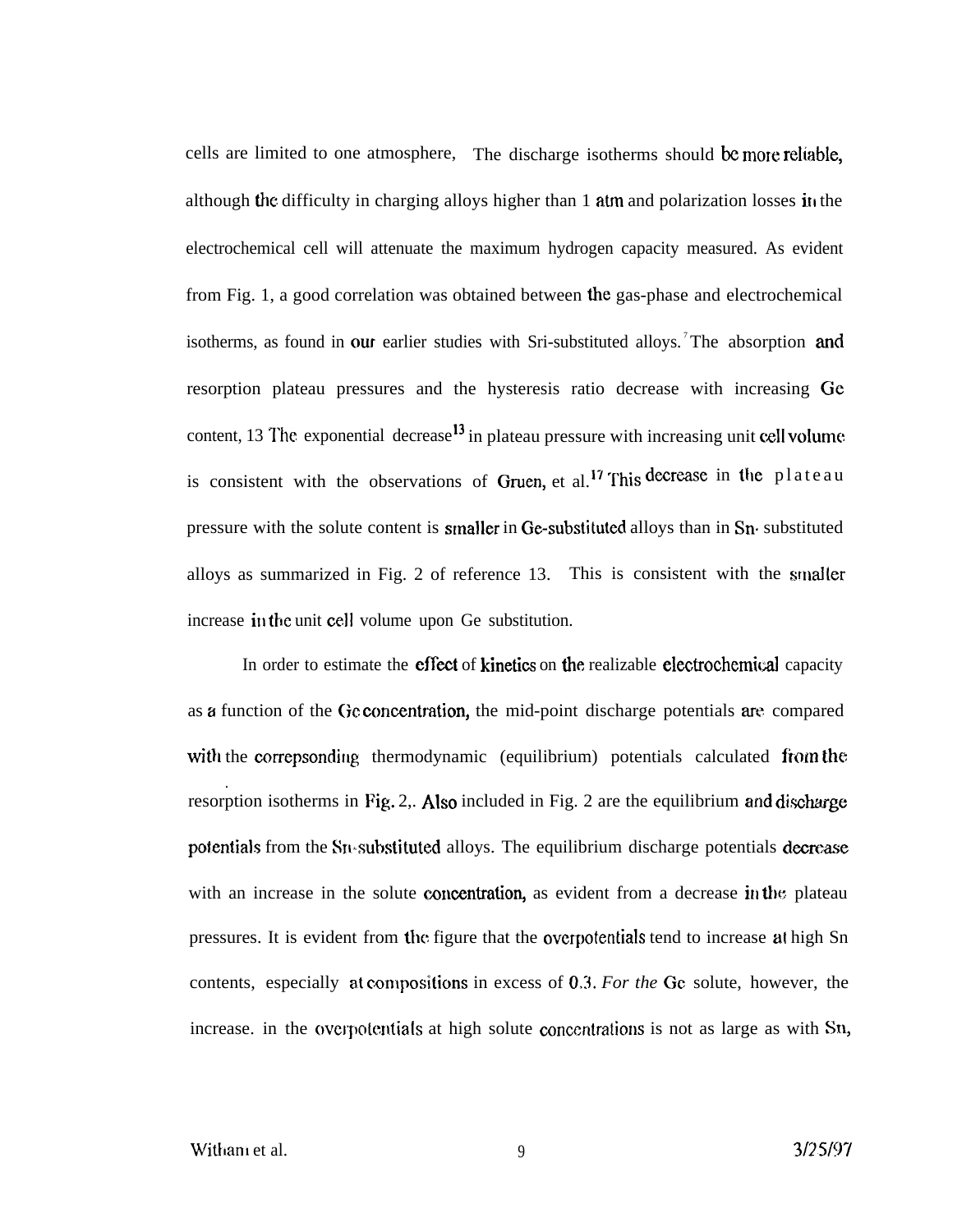implying that the kinetics of hydrogen absorption and resorption are unaffected at high Ge concentrations. Further detailed measurements on the kinetics of hydrogen absorption and resorption in LaNi<sub>5-x</sub>Ge<sub>x</sub> alloys have been carried out to verify this assertion and are described below.

### HYDROGEN A1ISORP'I'1ON CAPACITY

The hydrogen absorption capacities of the LaNi $_{5x}Ge_{x}$  alloys were measured in the electrochemical cell and are compared to gas-phase capacities in Fig. 3. The slight decrease in the gas phase capacities with increasing Ge content results from the increase in formula weight (atomic weight of a single  $AB_5$  unit) and probably the blocking of some hydrogen sites by the solute substitution.<sup>3</sup>The electrochemical capacity was taken to be the maximum capacity achieved during cycling of the prismatic cells,

Figure 3 shows that the maximum capacities of the Ge-substituted alloys as measured in partially sealed prismatic cells are slightly lower than the corresponding gasphase capacities, as also seen in our previous work with  $LaNi<sub>5-x</sub>Sn<sub>x</sub>$ <sup>7</sup> The capacity suppression at low solute contents is notable, and can be attributed to the high plateau (absorption) pressures of the anode materials, which prevents their complete utilization in our electrochemical test cells. The charge potential is higher for alloys with higher plateau pressures, and under these conditions the competing hydrogen evolution reaction is favored over hydrogen absorption by the metal hydride, and hydrogen gas is formed at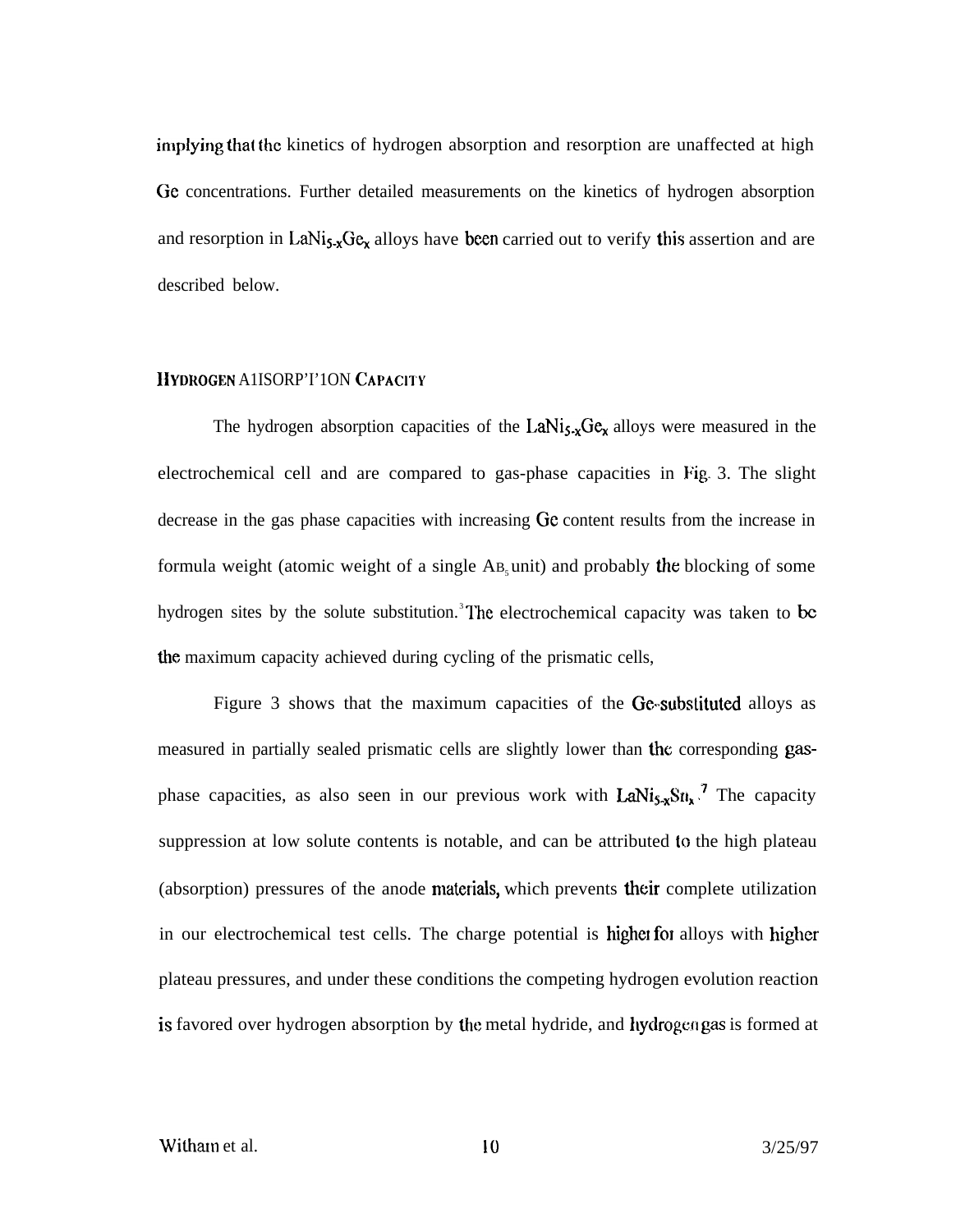the electrode surface. At higher solute compositions, where plateau pressure is not a problem, the charge process becomes efficient and the difference between the electrochemical capacities and gas-phase capacities is approximately constant. We believe this residual discrepancy can be attributed to several sources. Our electrodes are hot pressed at 300°C in air. During this step a surface oxidation layer will be formed from active material, thus decreasing the material's maximum capacity.  $*$ <sup>8</sup>In addition, the stronger surface (hydroxide) films formed in the electrochemical environment may impose larger polarization losses, both in the charge transfer as well as the diffusion processes, especially at the high discharge rates and low electrode dispersion in our tests. The formation of such films is likely to be aided by the low discharge cut-off potentials. All the **above factors** can result in an incomplete utilization of the metal hydride material, making the material's measured capacities lower than would be obtained under quasiequilibrium conditions.<sup>s</sup>

The capacities of the LaNi<sub>5.x</sub>G $c_x$  alloys are comparable to those of the LaNi<sub>5.x</sub>Sn<sub>x</sub> alloys.<sup>7,9,12,13</sup> The  $x = 0.1$  alloy had a moderate capacity in the first few cycles, until the viton O-ring seal is broken by pressure build-up in the cell. Although the  $x = 0.2$  alloy has a plateau pressure greater than 1 atrn, it was able to achieve a reasonable electrochemical capacity, which attests to our cells being able to hold pressures slightly higher than 1 atm. However, its maximum capacity is still lower than the  $x'$ ; 0.3 alloy, implying that either some of its storage capacity is not accessible or that the charge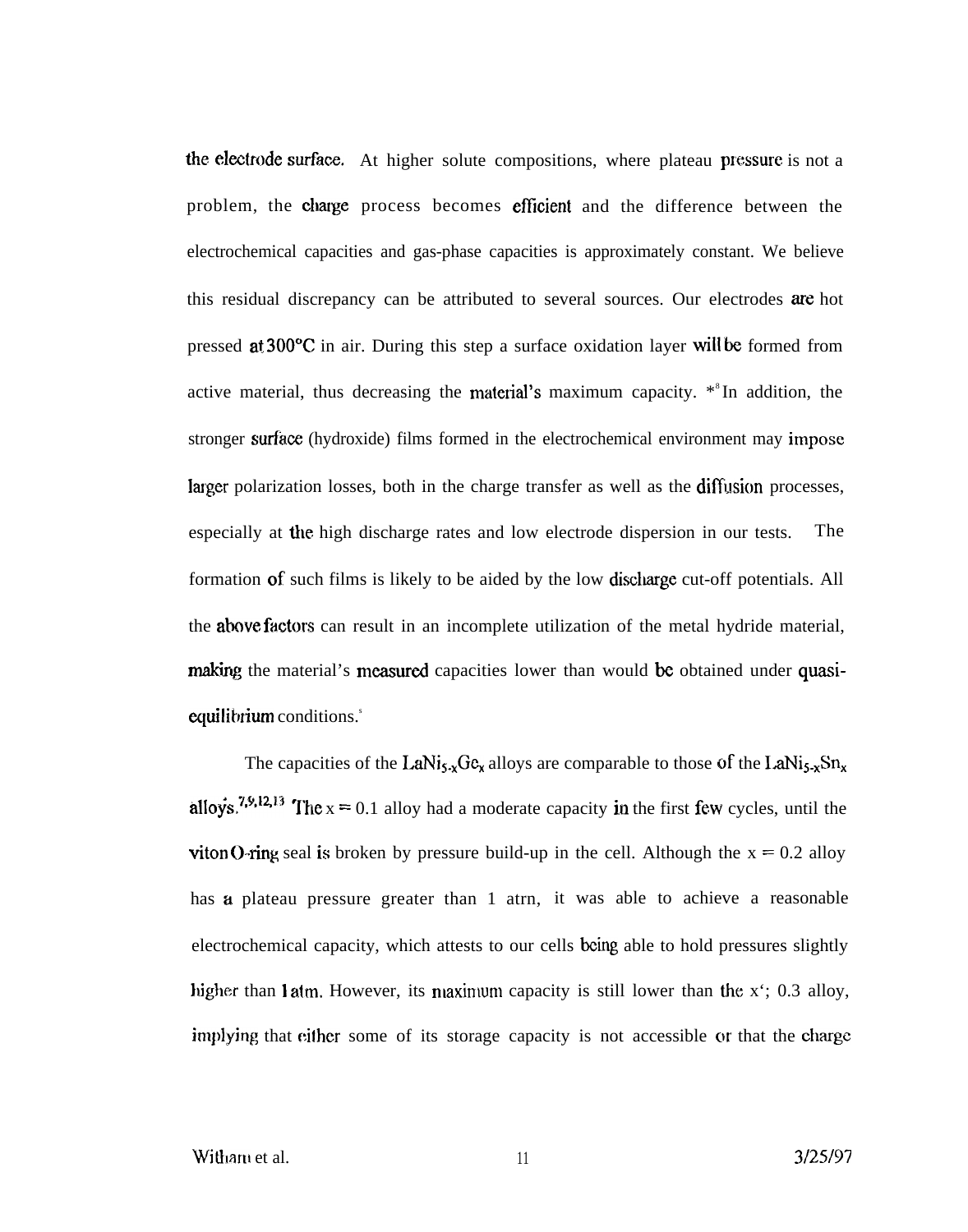efficiency of this alloy requires a charge return greater than 11 **5°/0.** The discharge capacity reaches a maximum near a Ge content of 0.3, unlike the Sri-substituted alloys which exhibit a peak in the capacity around  $x_{Sn} = 0.25$ . It was found from the gas-phase isotherm measurements that the absorption plateau pressure fidls below 1 atm at a Ge composition of x20.3,13 whereas the corresponding value for Sri-substituted alloys is  $x_{\text{Sn}}$  $\degree$ 0.15.9 The maximum discharge capacity of Ge-modified alloys is almost 300 mAh/g, which is a respectable value for an  $AB_5$  alloy under these conditions. In addition to the improvement in chargeabi Iity of the metal hydride electrode by reduced (absorption) plateau pressures, the use of Ge-substituted metal hydride anodes will result in Ni-MH cells of low operating pressures and low self-discharge.

#### ELECTROCHEMICAL KINETICS OF HYDROGEN ABSORPTION AND RESORPTION

The kinetics of hydrogen absorption and resorption are often slowed by the alloy substituents. This has been attributed to their tendency to form surface films that may alter the kinetics of charge transfer or hydrogen **transport.**<sup>19</sup> Tin substitutions, however, facilitate the hydriding kinetics at low solute concentrations, impeding the kinetics only at high concentrations? To quantify the effects of Ge substitutions on the kinetics, DC polarization and AC impedance experiments *were performed* on  $LaNi<sub>5-x</sub>Ge<sub>x</sub>$  alloys in the charged condition. Micropolarization and Tafel measurements were performed on the alloys under potentiodynamic conditions at scan rates of  $0.02$  mV/s and  $0.5$  mV/s,

.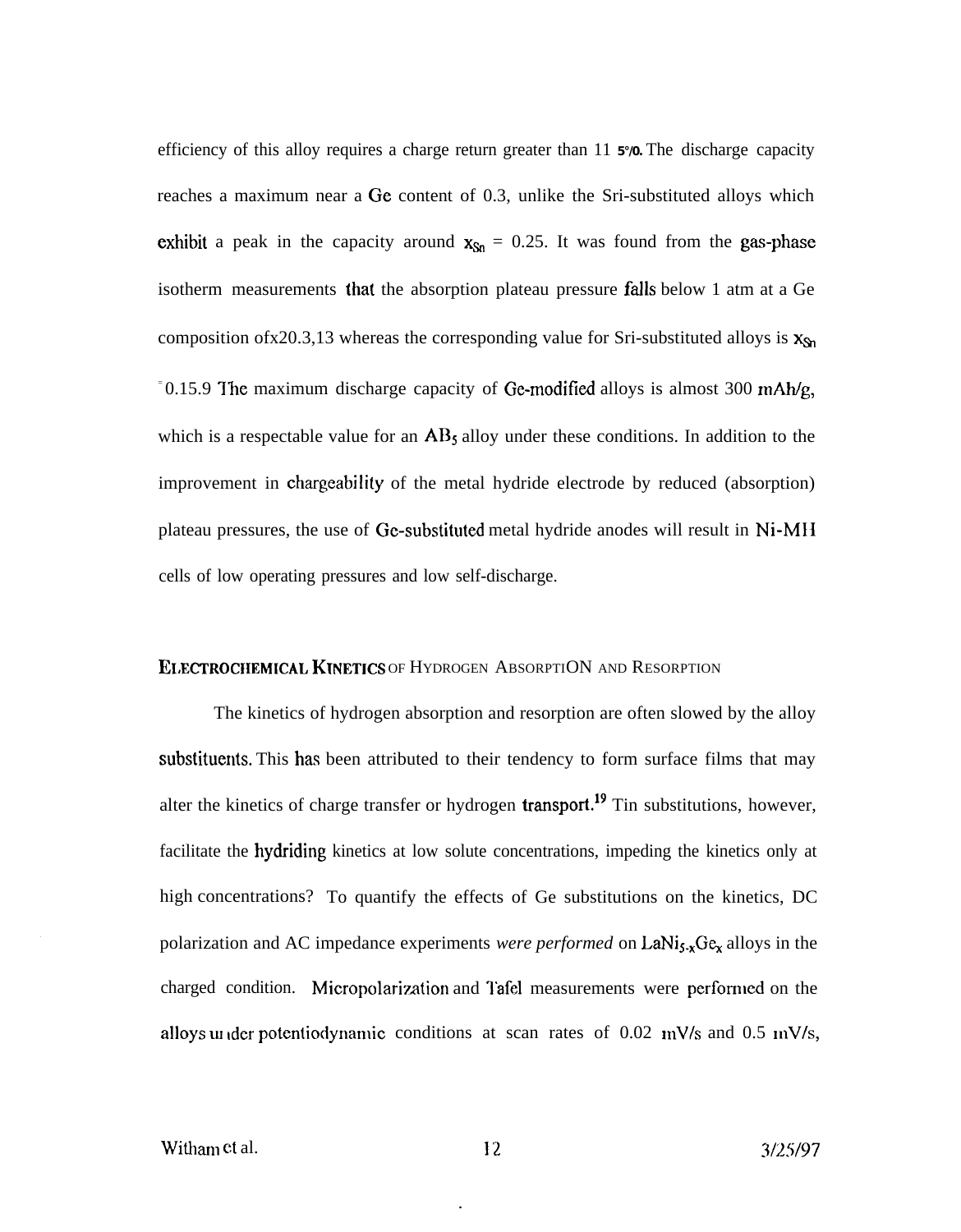respectively. The scan rates were so chosen to provide near-steady state conditions with minimal changes in the state of charge of the electrode or its surface conditions,

Figure 4 shows the micropolarization curves of  $LaNi<sub>5-x</sub>Ge<sub>x</sub>$  alloys. These curves are approximately linear. The exchange currents estimated from the slopes of micropolarization curves show an improvement in the kinetics of hydrogen absorption and resorption upon Ge substitution (Fig. 5 and Table 1). There is a small decrease at low Ge concentrations compared to the binary alloy, i.e., from 0.77 mA for the binary alloy to 0.63 and 0.71 for Ge compositions of 0.1 and 0.2, respectively. At higher Gc compositions, i.e., $x20.3$ , the exchange current is higher than that of the binary alloy and continues to increase with Ge content, IJnlike the case for Sn solutes, which cause marginal slowing of kinetics at  $x \geq 0.4$ , high Ge concentrations have no adverse effects on the kinetics of hydrogen absorption.

To determine the kinetics of the absorption and resorption processes independently, Tafel polarization measurements were made on the LaNi $_{5-x}Ge_{x}$  alloys in the charged condition, For these Tafel polarization measurements, the electrode potential was scanned from extreme anodic values to the cathodic values, to avoid any uncertainties arising from hydrogen evolution on the alloy surface and the interference of gas bubbles adhering to the surface of the MH electrode. Fig. 6 illustrates the Tafel behavior of LaNi<sub>5-x</sub>Ge<sub>x</sub> alloys during charge and discharge. As observed in our earlier studies, the Tafel polarization curves exhibit features similar to mass transfer-controlled processes. In

. .

.-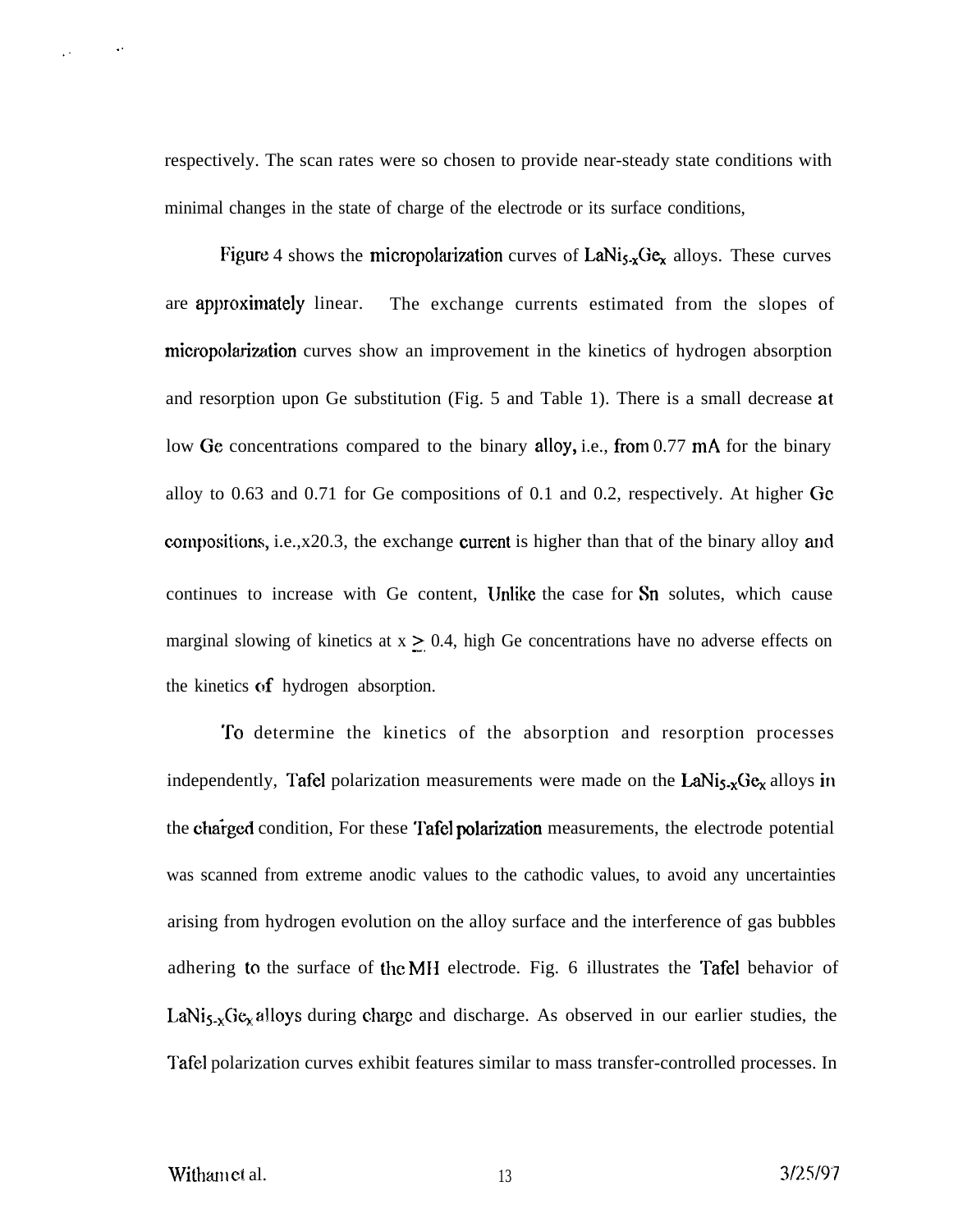other words, the current tends to attain a limiting value at higher polarizations, a result of the diffusion-limited kinetics of hydrogen absorption and resorption. The limiting process could be a solid state diffusion of hydrogen in the MH alloys, which is relatively slower than the charge transfer process. The Tafel polarization data were corrected for the above mass-transfer interference by using the limiting currents. The limiting currents were measured in a separate **potentiodynamic** experiment at higher positive potentials, i.e., 400 mV away from the reversible potential, and are listed in Table 1. 'l'he diffusion limiting current on discharge is highest for a Ge composition of  $0.1 < x \leq 0.2$  (in the range of 500 mA/g) and is reduced at high Ge compositions. The limiting currents appear to be symmetric for both the hydriding and dehydriding processes, and only desorption limiting currents are used to correct for the mass transfer interference. This is in contrast to the approach of Zheng, et al.<sup>20</sup> who used different limiting currents for charge and discharge. The latter approach might introduce uncertainties in the cathodic limiting currents, due to simultaneous hydrogen evolution at high negative potentials.<sup>4</sup>

Using the measured limiting currents, the Tafel plots can be corrected for the mass transfer effects by plotting the logarithm of  $1/(1 - \frac{1}{I_{\text{lim}}})$  against the electrode potential. The exchange current density and transfer coefficients for hydrogen absorption were calculated from the intercept and inverse slope of the corrected cathodic Tafel plots, respectively. The corresponding coefficients for hydrogen resorption wese calculated from the corrected anodic I'afel plots. The absorption exchange current density increases upon Ge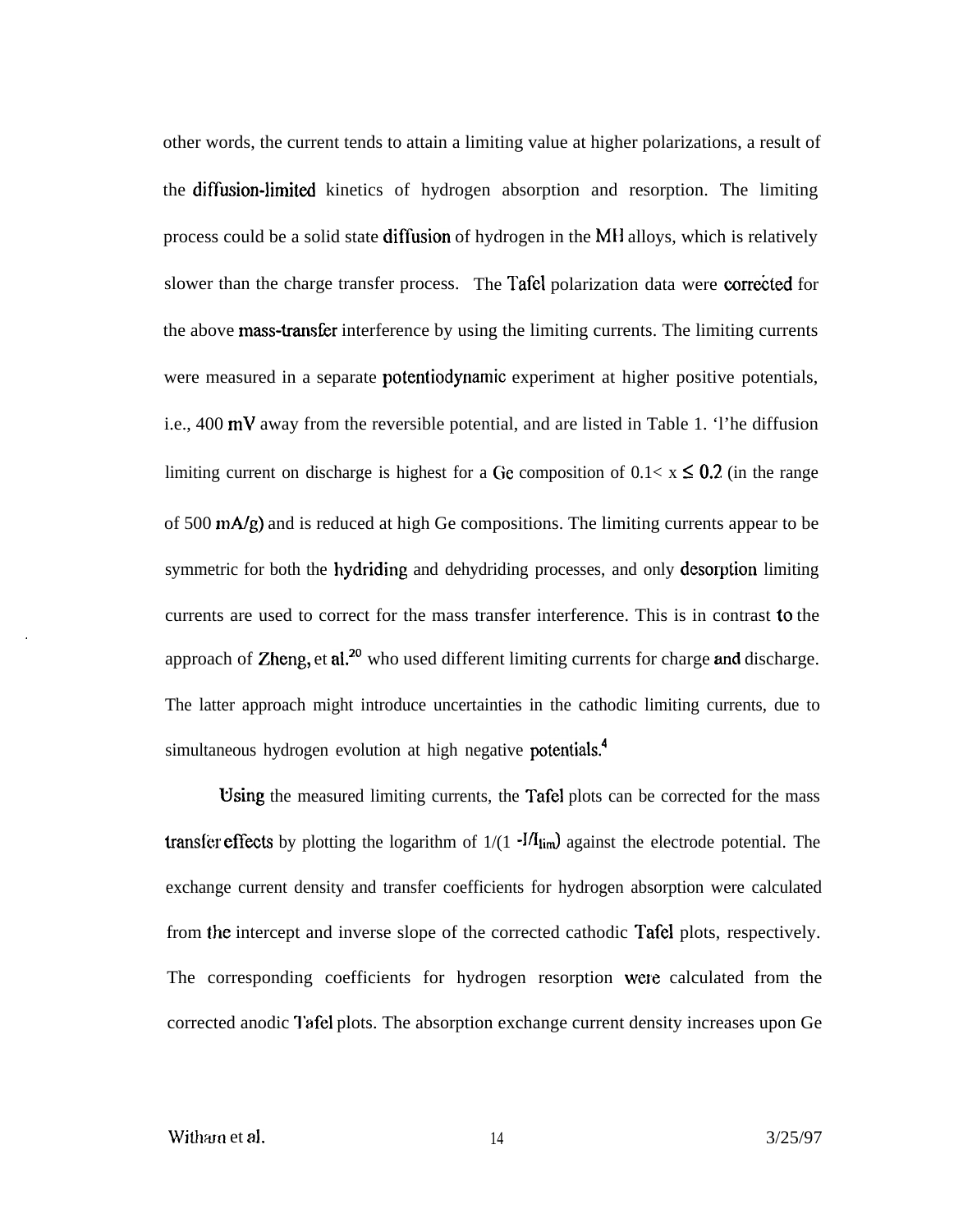substitution and shows a maximum at a Ge composition of  $x = 0.3$  (Fig. 7 and Table 1). The resorption exchange current improves more significantly upon Ge substitution, and also has a maximum near  $x = 0.3$ . Ge substitution improves the kinetics of both the absorption and resorption processes over the kinetics of the binary alloy. While Snsubstituted alloys show a maximum in the exchange current at very low compositions  $(x_{Sn}$  $= 0.1$  or 0.2), Ge -substituted alloys continue to have facile kinetics at higher compositions. Even after the maximum exchange current is reached, Ge-substituted alloys have faster kinetics than the binary alloy and Sri-substituted alloys with the same solute composition

The transfer coefficients from the Tafel data exhibit a trend consistent with that found with S<sub>I</sub> substitutions. The transfer coefficient for the absorption process generally increases upon Ge substitution and is highest for  $x = 0.2$ , wherein the transfer coefficient for the resorption process decreases upon Ge substitution and increases only at high Ge concentrations, i.e.,  $x == 0.5$  (Table 1). As pointed out earlier, the plateau pressures for the absorption and resorption processes decrease with increasing Ge content. It is known<sup>4</sup> that lower plateau pressures facilitate absorption, whereas higher plateau pressures are desirable for resorption. The transfer COefflcients calculated from the cathodic Tafel slopes (Fig. 8 and Table 1) range from 0.24 for the binary alloy to 0.39, 0.4, 0.35, 0.27 and 0.35 for x values of 0.1, 0.2, 0.3, 0.4 and 0.5, respectively. The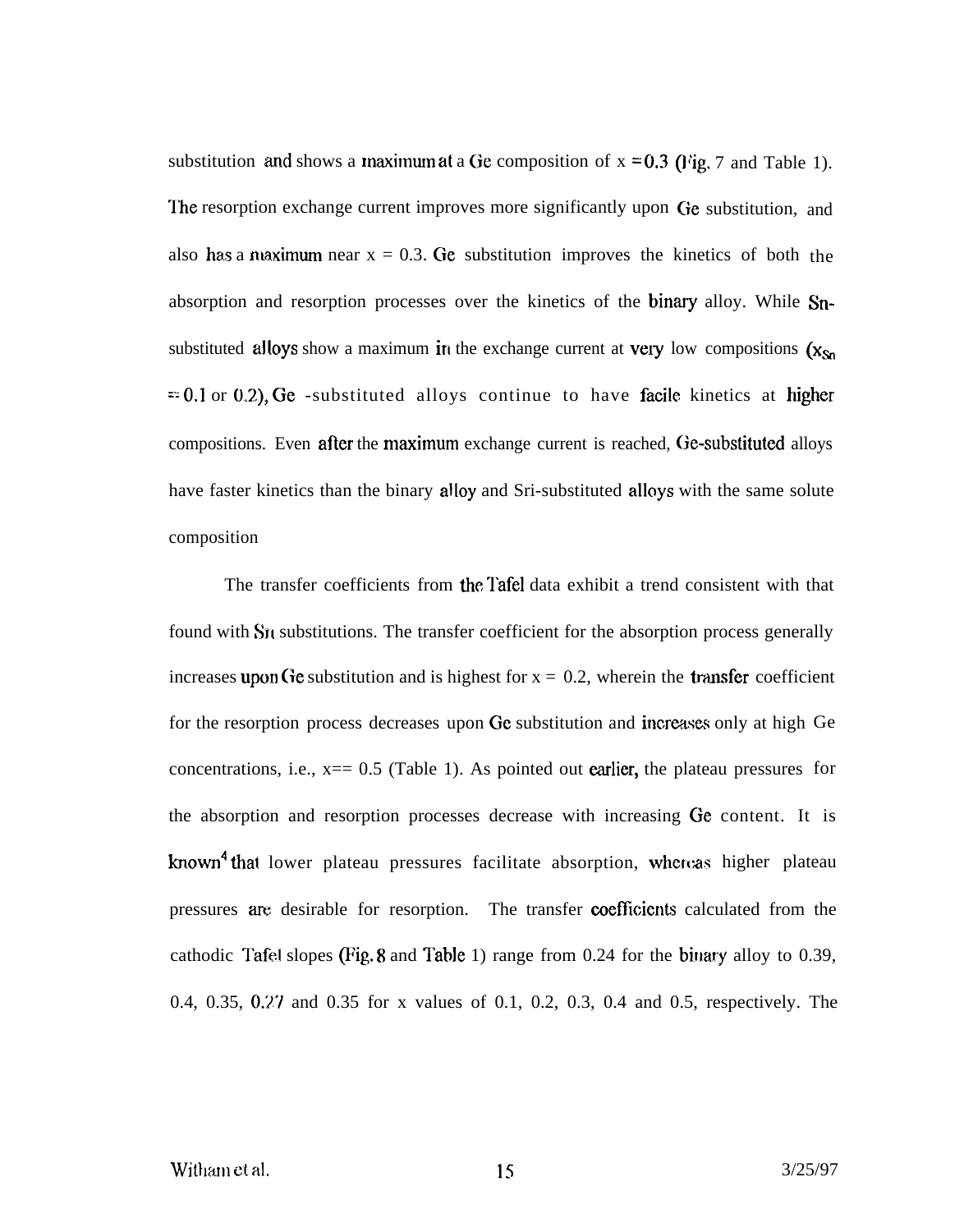cone spending transfer coefficients during desorption are 0.55 for  $x = 0$ , and 0.61, 0.35, 0.31,0.32 and 0.47 for x values of 0.1,0 .2,0.3,0.4 and 0.5, respectively.

Electrochemical Impedance Spectroscopy (EIS) measurements were also made on the LaNi<sub>5-x</sub>Ge<sub>x</sub> MH alloys. The EIS data were obtained in the frequency range of 100 kHz to 5 mHz at a low AC amplitude of 2 mV. The impedance plots of  $\text{LaNi}_{5x}\text{Ge}_{x}$  alloy electrodes are shown in the Nyquist or Cole-Cole form in Fig. 9. The figure shows that the impedance increases slightly upon initial substitution of Ge, but decreases for  $x \ge 0.3$ . The impedance data were analyzed using a generalized equivalent circuit adopted for the MH electrode.<sup>21</sup> The observed impedance patterns of the MH electrodes are simplified by the absence of a diffusional component. The parameters in the equivalent circuit were calculated by a non-lines least squares fit using the Boukamp method .22 The. exchange current calculated from the charge transfer resistance decreases initially upon the substitution of Ge but increases for Ge compositions  $x \ge 0.3$  (Fig. 5 and Table 1). This trend is similar to that observed in the DC polarization experiments.

It is thus clear that the electrochemical kinetics of hydrogen absorption and resorption improve markedly upon Ge substitution, as also observed with Sn substitutions. Unlike  $l.aNi<sub>5-x</sub>Sn<sub>x</sub>$  alloys however, the kinetics of  $LaNi<sub>5-x</sub>Ge<sub>x</sub>$  alloys do not seem to be suppressed at high solute concentrations. Instead, the kinetics appear to be more facile in alloys with high Ge concentrations. The transfer coefficients of the  $x = 0.5$ alloy are not consistent with this trend, perhaps because of its two-phase nature. This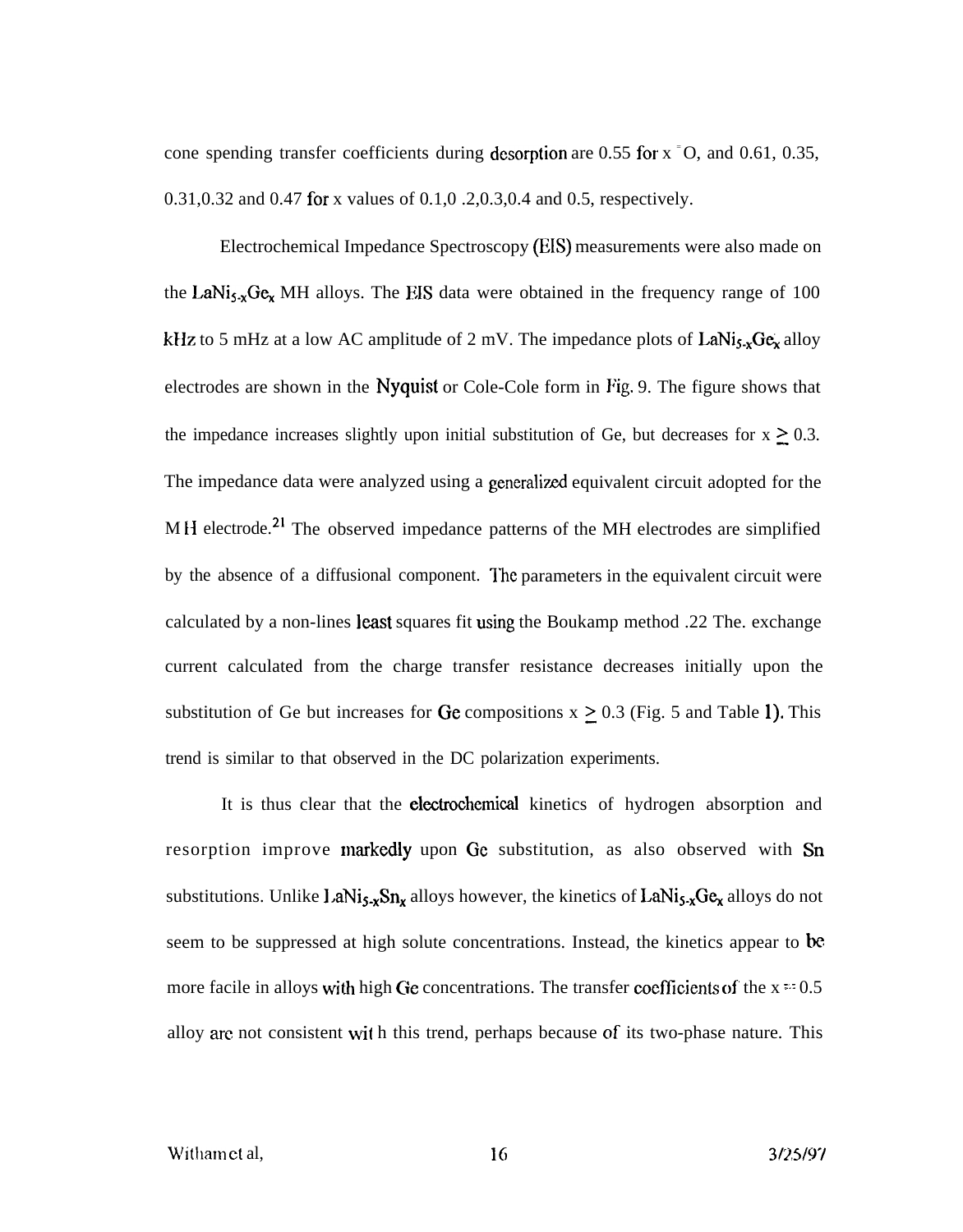will help simplify the optimization of Ge content in the alloy, since high Ge concentrations were also found to be beneficial for cycle life.

# CYCLE LIFE

The capacity retention of  $LaNi_{5-x}Ge_x$  alloys was measured during charge/discharge cycling in 300 mAh, negative-limited laboratory test cells. The cells were charged at  $aC/5$ rate (60 mA/g) with a charge return of 115'%0 and discharged at  $C/2$  (150 mA/g) to -0.5 V  $vs. Hg/HgO.$  The open circuit stand times between charge and discharge were set to 15 min. The time between discharge and subsequent charge is important because of the enhanced corrosion of the Ml-1 alloy in the discharged state,  $^{23}$  Fig. 10 shows the capacity of the cells containing LaNi<sub>5.x</sub>Ge<sub>x</sub> alloys with  $0.1 \le x \le 0.5$  during 500 electrocher nical cycles.

The capacity loss rate of the LaNi<sub>5-x</sub>Ge<sub>x</sub> alloys is rather unusual. There is an initial, rapid drop of  $5 - 20\%$  in the capacity of all the alloys in the first 20 cycles. followed by an exponential decay. The mechanism underlying this rapid initial fall is not clear yet. Studies are underway to determine whether it is related to any noticeable morphological change such as particle size reduction, or a change in chemical order or composition, Even with this rapid initial fall, the capacity retention of the LaNi<sub>5</sub><sup>x</sup>Ge<sub>x</sub> alloys during long term cycling is impressive compared to the binary or  $Sn\text{-}subst$  i tu ted al loys. After 400 deep (100%) discharge cycles, the capacities are still in the range of  $125$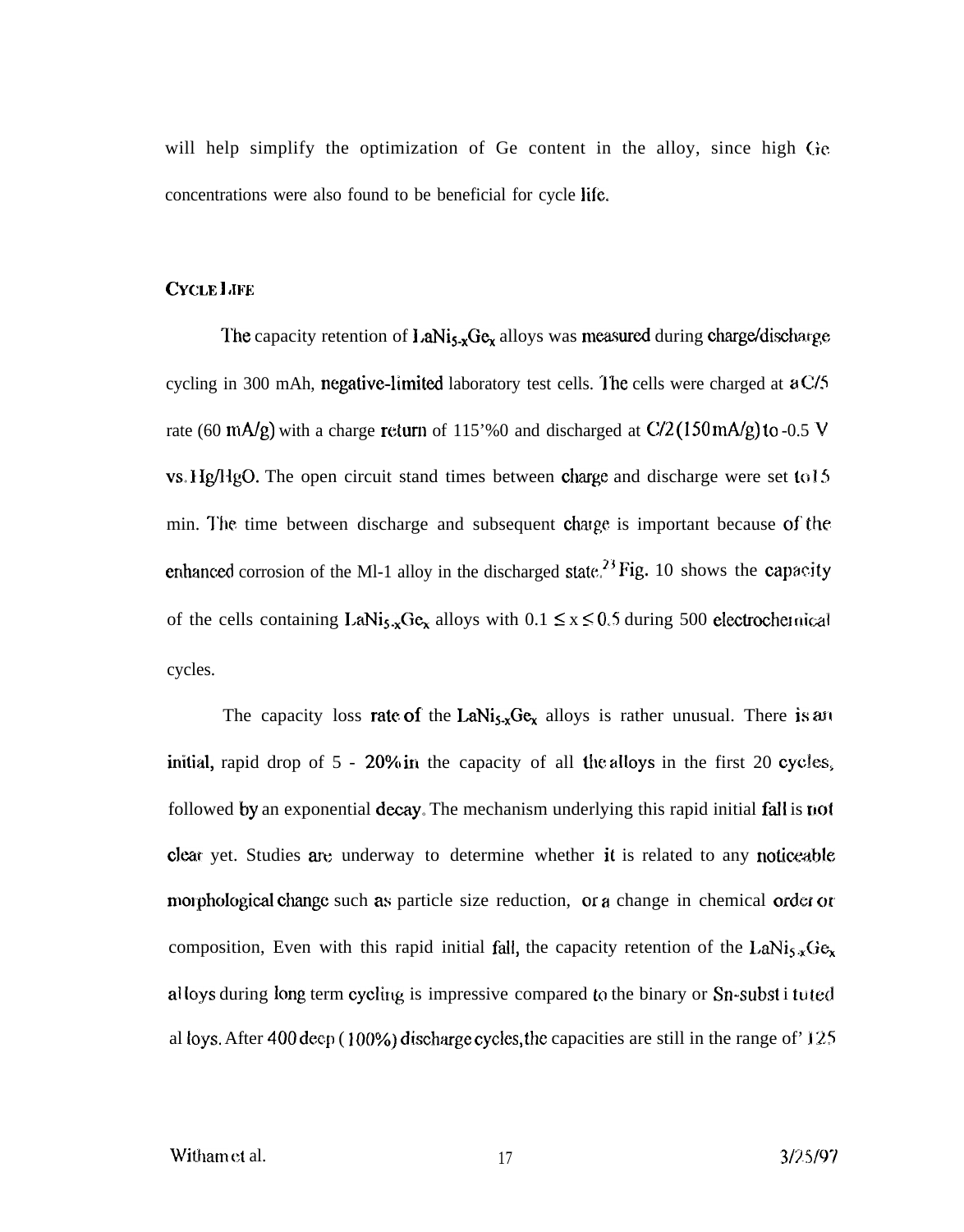and 150 mAh/g for alloys with Ge compositions of 0.4 and 0.5, respectively. The capacity retention of the alloys containing Ge in the range of 0.4 - 0.5 is almost comparable to that of the commerical MmNi<sub>3,5</sub>Co<sub>0.8</sub>Mn<sub>0.4</sub>Al<sub>0,3</sub>, although the capacity in the initial stages is lower.

The cycle life curves are exponential in nature implying that degradation takes plaec as a first order reaction with the amount of degraded material proportional to the amount of active material. After the powders have undergone complete activation, the curves can be fit to an exponential decay, as done by Willems et al,  $\delta$  as:

$$
C(n) = C_0 e^{-\delta n}
$$

where  $C(n)$  is the capacity after n charge-discharge cycles, Co is the initial capacity, and the parameter  $\delta$  denotes the exponential decay rate parameter. Fig. 11 shows the dependence of the capacity degradation rate on solute concentration in both LaNi<sub>5-x</sub>Ge<sub>x</sub> and LaN $t_{5x}Sn_{x}$  alloys. The figure shows that the rate of capacity loss during electrochemical cycling decreases linearly with increasing solute concentration. Furthermore, the capacity degradation constant is lower for Ge-substituted alloys than for Sri-substituted alloys. The corresponding characteristic degradation constant for a commercial  $Mm(Ni)$  Co Mn Al)<sub>5</sub> alloy from Rhone-Poulenc, Inc. is around 0.0022, which could be achieved with solute compositions of  $x_{Ge} = 0.40$  or  $x_{Sn} = 0.42$ . In other words,

Witham et al.  $18 \t3/25/97$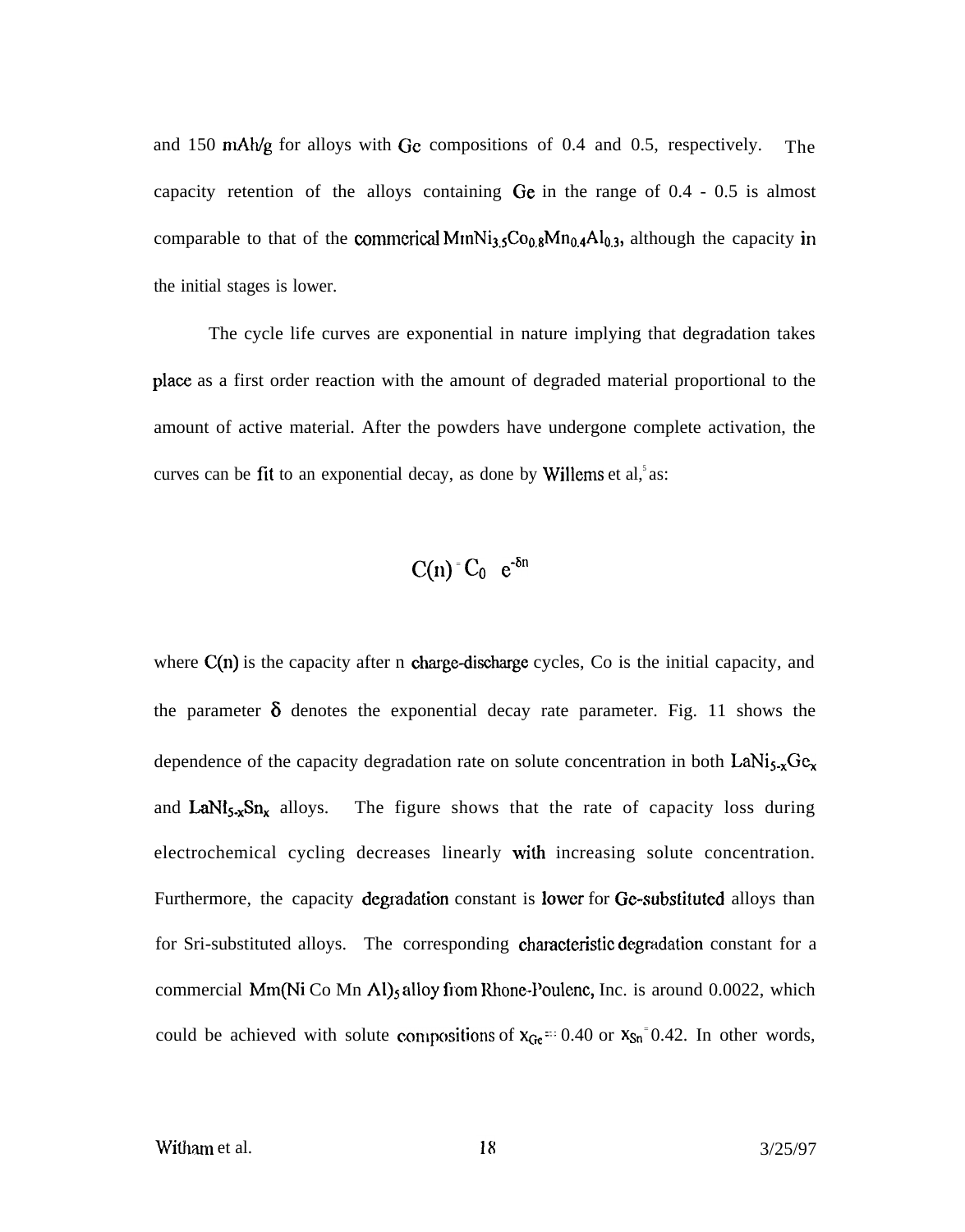the capacity retention made possible with a simultaneous substitution of several elements such as Co, Mn, and Al in misch metal based alloys can be realized with Ge alone. This could have significant implications on the processing cost and recycling of Ni-M H rechargeable cells, two important considerations for their widespread use. Although the price of Ge is high, Ge is an abundant element in the earth's crust. Much of the price of Ge originates with the need to refine it to electronic grades of purity.

## CONCLUSIONS

We carried out a detailed electrochemical evaluation of LaNi<sub>5</sub>,  $Ge_{x}$ , where  $0.0 \le x \le$ 0.5. These alloys have the Haucke phase  $(CaCu<sub>s</sub>)$  crystal structure and are single-phase for  $x < 0.5$ . The plateau pressures for the hydrogen absorption and resorption processes decrease with increasing Ge content. Alloys with  $x_{Gc} \ge 0.2$  have plateau pressures suitable for charging in partially scaled cells, and have electrochemical capacities of . approximately 290 mAh/g. The LaNi<sub>5-x</sub>Ge<sub>x</sub> alloys show compositional trends for hydrogen absorption similar to those of LaNi $_{5x}Sn_x$ , although more Ge than Sn is needed to attain the same plateau pressure. The kinetics of hydrogen absorption and desorption improve upon Ge substitution. Unlike Sri-substituted alloys which show slightly suppressed kinetics at high Sn content, the kinetics of Ge-substituted alloys are improved at high Ge contents. The capacity retention of Ge-substituted alloys during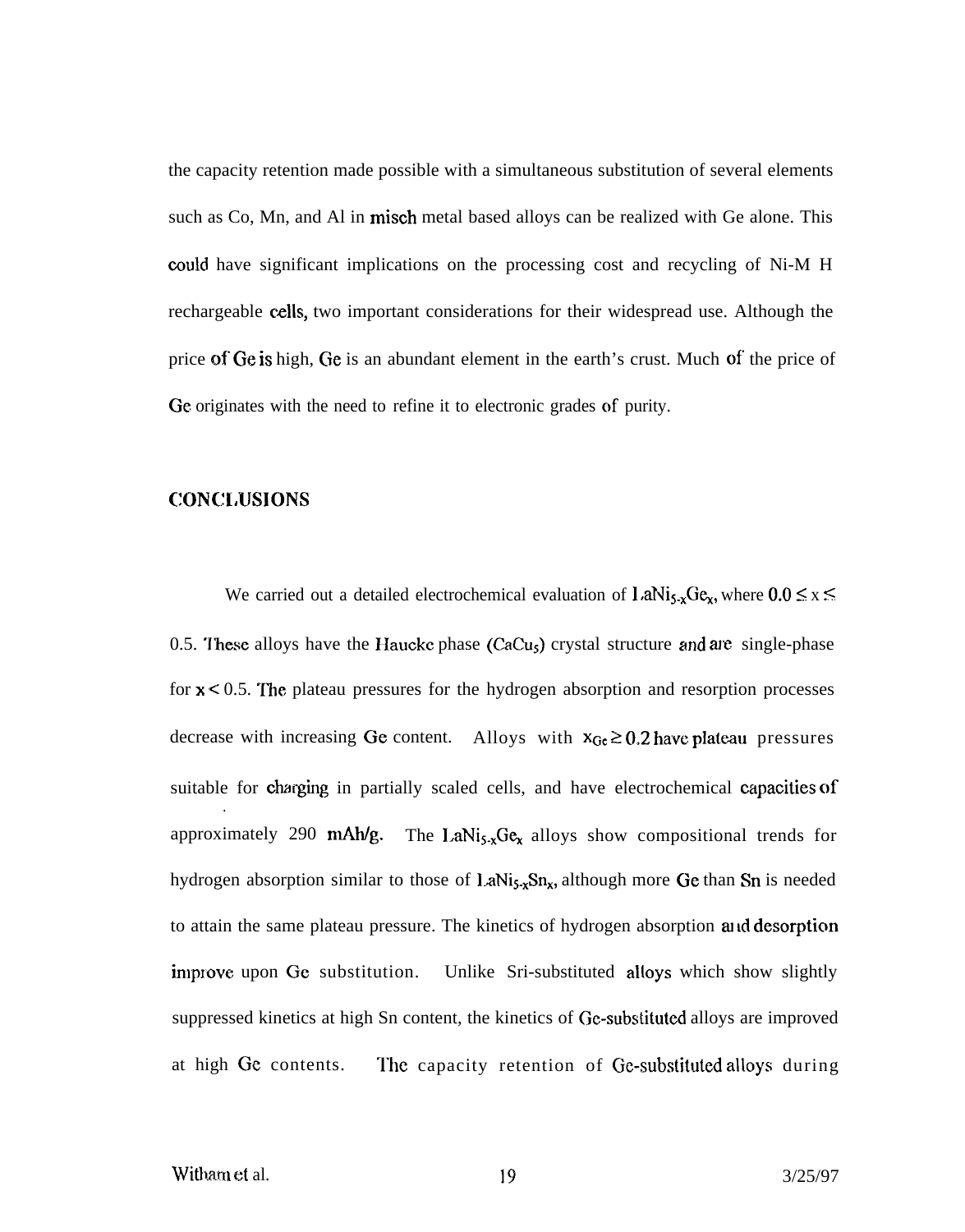the capacity retention made possible with a simultaneous substitution of several elements such as Co, Mn, and Al in misch metal based alloys can be realized with Ge alone. This could have significant implications on the processing cost and recycling of Ni-MH rechargeable cells, two important considerations for their widespread use. Although the price of Ge is high, Ge is an abundant element in the earth's crust. Much of the price of Ge originates with the need to refine it to electronic grades of purity.

# CONCLUSIONS

We carried out a detailed electrochemical evaluation of  $I.aNi<sub>5-x</sub>Ge<sub>x</sub>$ , where  $0.0 \le x \le$ 0.5. These alloys have the Haucke phase  $(CaCu<sub>s</sub>)$  crystal structure and are single-phase for  $x < 0.5$ . The plateau pressures for the hydrogen absorption and resorption processes decrease with increasing Ge content. Alloys with  $x_{Ge} \ge 0.2$  have plateau pressures suitable for charging in partially sealed cells, and have electrochemical capacities of . approximately 290 mAh/g. The LaNi<sub>5-x</sub>Ge<sub>x</sub> alloys show compositional trends for hydrogen absorption similar to those of LaNi $_{5-x}Sn_x$ , although more Ge than Sn is needed to attain the same plateau pressure. The kinetics of hydrogen absorption and desorption improve upon Ge substitution. Unlike Sri-substituted alloys which show slightly suppressed kinetics at high Sn content, the kinetics of Ge-substituted alloys ate improved at high Ge contents. The capacity retention of Ge-substituted alloys during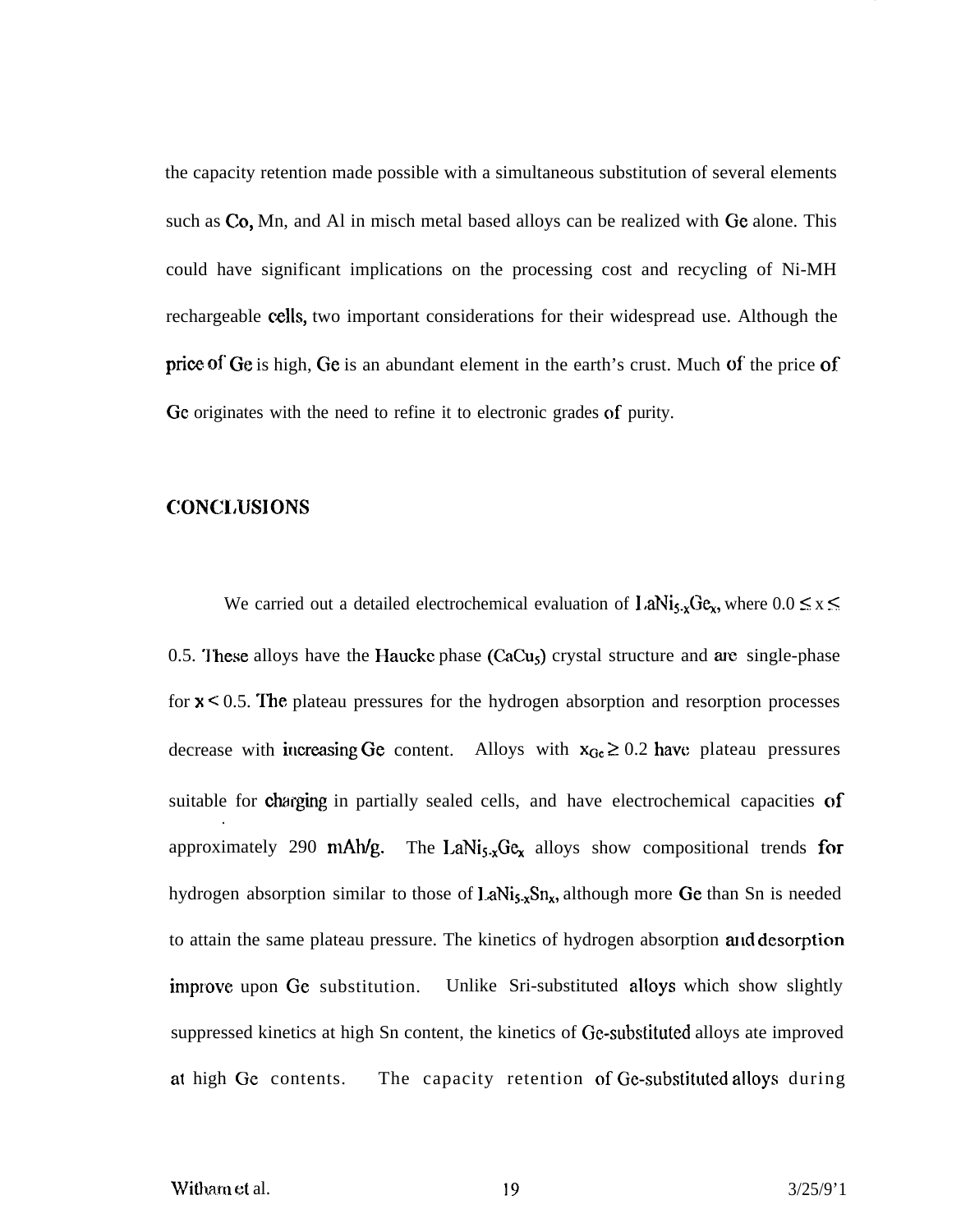- 4. "I'. Sakai, M. Matsuoka, and C. Iwakwa, in *Handbook on the Physics and Chemistry of Rare Earths,* K. A. Gschneidner, Jr. and L. Eyring, eds., Vol. 21, Elsevier Science B. V., Amsterdam (1995), p. 133.
- *5.* J. J. Willems, *Philips J. Res. 39* (SuppL 1), 1 (1984); J. J. Willems and K. H. J. Buschow, J. *Less-Common Met.*, 129,13 (1 987).
- *6.* R. C. Bowman , Jr., C. H. Luo, C. C, Ahn, C. K. Witham and B. Fultz, J Alloys *Comjl.,* 217, 185 (1995).
- *7.* B.V. Ratnakumar, G. Halpert, C. Witham and B. Fultz, *This Journal*, 141, 1.89 (1994); B. V. Ratnakumar, C. Witham, R. C. Bowman, Jr., A. Hightower, and B. Fldtz., *This Journal, 143,2578* (1996).
- 8. S.W. Lambert, D. Chandra, W.N. Cathey, F.E. Lynch, and R.C. Bowman, Jr., J. Alloys Comp.,  $187,113$  (1992)
- 9. S. Luo, W. Luo, J. D. Clewley, T. B. Flanagan and L. A. Wade, *J. Alloys Comp.*, 231,467 (1995)
- 10. F: MeIi, A. Ziittel, and L. Schlapbach, J Alloys *Comp.,* 190, 17 (1992); F. Meli, A. Ziittel, and L. Schlapbach, *Zeitschrfljir Physikalische Chemie, 1.83,371 (1994).*
- 11. *F.* Meli and L. Schlapbach, *J. Less-Common Met.*, 172-174, 1252 (1991).
- 12. C Witham, B.V. Ratnakumar, R. (~. Bowman, Jr., A. Hightower, and B. Fultz, *This Journal., 143 (9), 1.205-1,208 (1 996).*
- 13. *C*. Witham, R. C. Bowman, Jr., and B. Fultz, *J. Alloys Comp*. (in press).

Witham et al.  $21$   $3/2.5/97$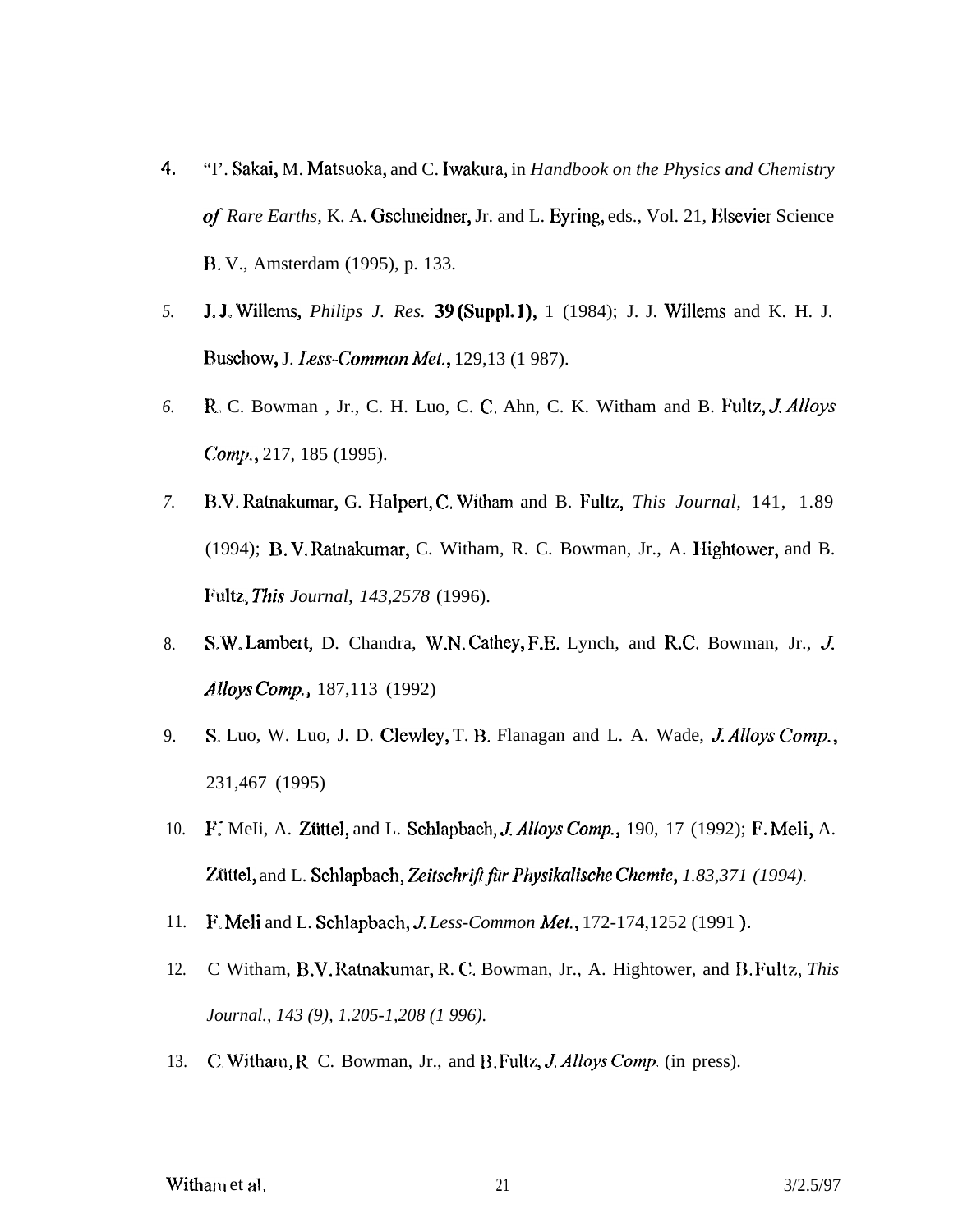- 14. E. T. Teatum, K. A. Gschneidner, Jr., J. T. Waber, Los Alamos Report #4003,  $(1968).$
- 15. C. Jordy, A. Percheron-Guegan, J. Bouet, P. Sanchez, C. Chanson and J. Leonardi, J. Less-Common Met., 172-174, 1236(1991).
- 16, For example, A. Anani and R.A. Huggins, J. Power Sources, 38,363 (1 992).
- 17. I). N. Gruen, M. H. Mendelsohn and A. E. Dwight, J. Less-Common Met., 63, 193  $(1979).$
- A. H. Boonstra, 1. N. M. Bernards, and G. J. M. Lippits, J. Less-Cornmon Met., 18. 159,327 (1990).
- 19. T. Sakai, H. Miyamura, N. Kuriyama, A. Kato and K. Oguru J. Less Common Metals, 159,127 (1990).
- 20. G Zheng, B.N. Popov, and R.E. White, This Journal., 143 (3), 834 (1996).
- N. Kuriyama, T. Sakai, H. Miyamura, I. Uchara and H. Ishikawa, J. Alloys Comp., 21. 192, 161 (1993).
- 22. B.A. Boukamp, Solid State Ionics, 20,31 (1986).
- 23. B.V. Ratnakumar, S. Surampudi, C. Witham, A. Hightower, R.C. Bowman, Jr., and El. Fultz, in Proc. 37th Power Sources Conf., Cherry Ilill, NJ(1996), pp. 440-445.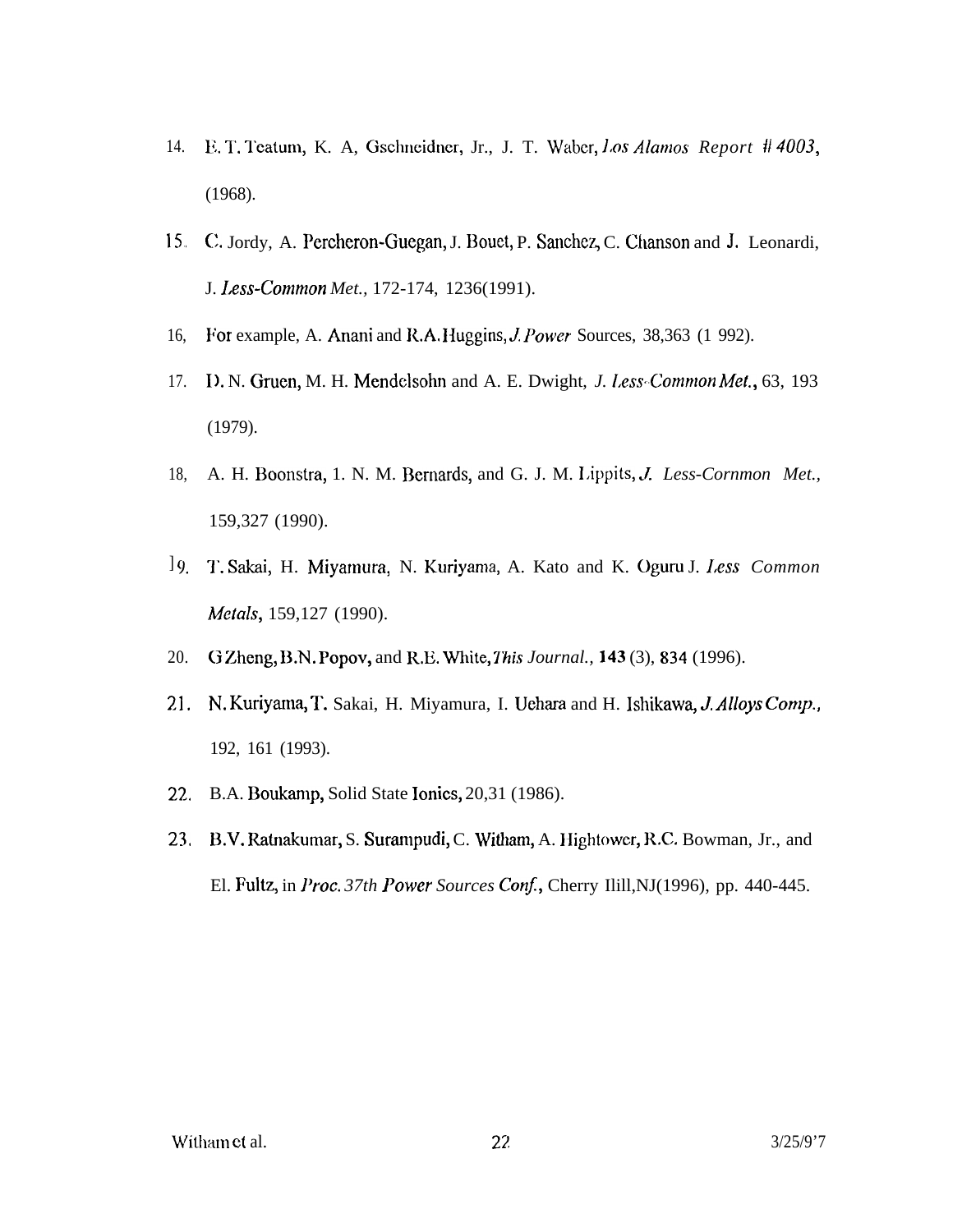# **FIGURE CAPTIONS**

Fig. 1: p-c isotherms of  $LaNi<sub>5-x</sub>Ge<sub>x</sub>$  alloys: (a) Gas-phase and (b) Electrochemical  $(A, A)$  x== 0.5; Li, x = 0.4; <sup>O</sup>, o x = 0.3; 0,  $\star$  x = 0.2; , x = 0.1; open - charge, filled

- discharge).

- Fig. 2: Variation of mid-point discharge potentials (open, dashed) and the corresponding reversible potentials (filled, solid) calculated from the resorption plateau pressures, of LaNi<sub>5-x</sub>Ge<sub>x</sub>( $\bullet$ ) and LaNi<sub>5-x</sub>Sn<sub>x</sub> (A) alloys.
- Fig. 3: Maximum hydrogen absorption capacity of LaNi<sub>5-x</sub>Ge<sub>x</sub> (.) and LaNi<sub>5-x</sub>Sn<sub>x</sub> ( $\triangle$ )

alloys measured with Sievert's apparatus (filled), and prismatic cel 1 electrode (open).

Fig. 4: Linear polarization curves of LaNi<sub>5-x</sub>Ge<sub>x</sub> alloys,

Fig. 5: Variation of the exchange current density from measurements by DC micropolarization (open, dashed) and AC Impedance (filled, solid) of  $\text{LaNi}_{5,x}\text{Ge}_x(\bullet)$ 

and LaNi<sub>5-x</sub>Sn<sub>x</sub> (A) al loys.

- Fig. 6: Tafel polarization curves without mass transfer corrections for LaNi<sub>5-x</sub>Ge<sub>x</sub> alloys.
- Fig. 7: Exchange current from Anodic (filled, solid) and Cathodic (open, dashed) Tafel Polarization data for LaNi<sub>5</sub>,  $\text{Ge}_{x}(\bullet)$  and LaNi<sub>5</sub>,  $\text{Sn}_{x}(A)$  alloys.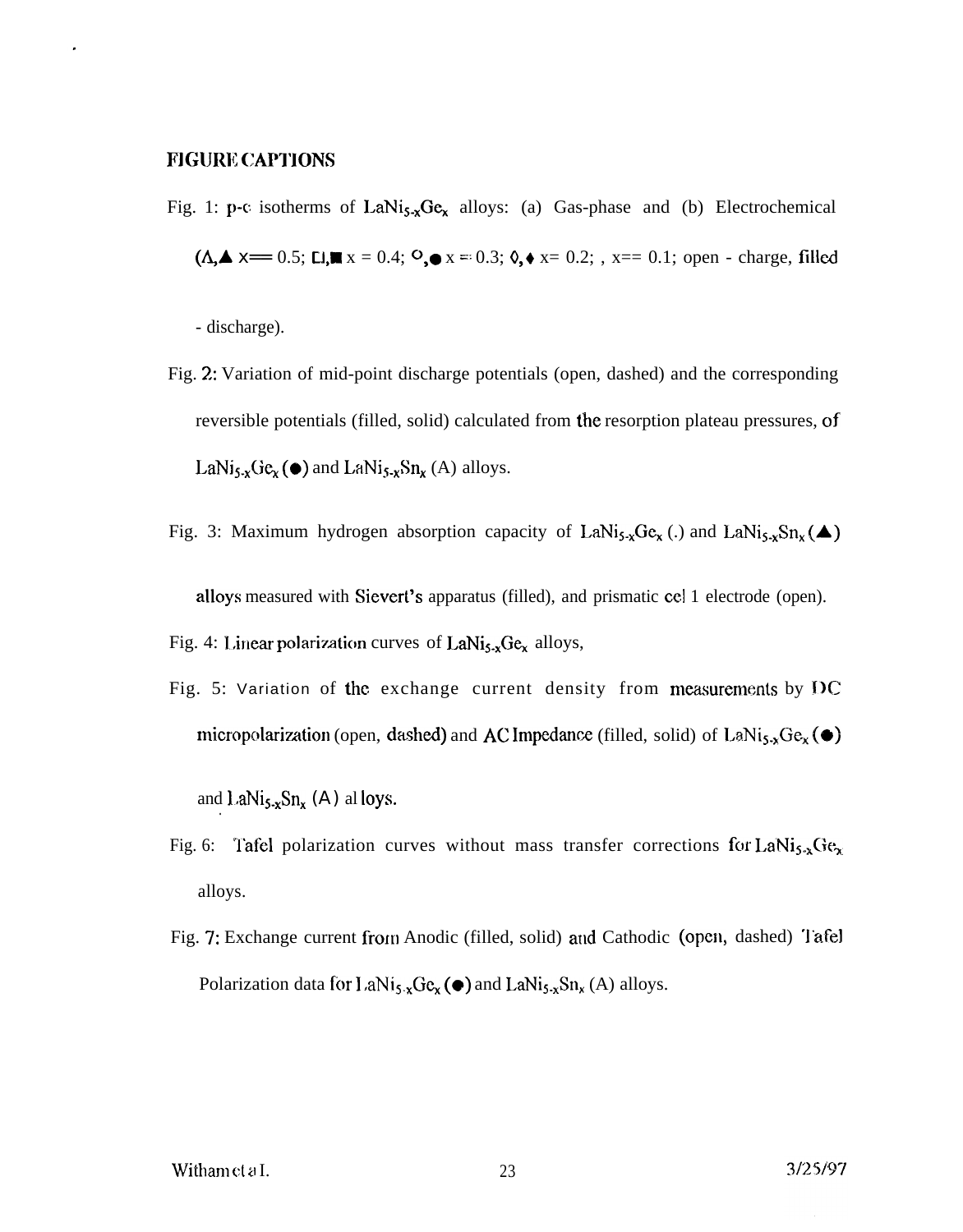- Fig. 8: Transfer coefficients from Anodic (filled, solid) and Cathodic (open, dashed) Tafel Polarization data for LaNi<sub>5-x</sub>Ge<sub>x</sub> (.) and LaNi<sub>5-x</sub>Sn<sub>x</sub> (A) alloys.
- Fig. 9: Electrochemical Impedance Spectroscopy (EIS) curves of  $1.4Ni<sub>5-x</sub>Ge<sub>x</sub>$  alloys.
- Fig. 10: Cycle life behavior of  $LaNi<sub>5-x</sub>Ge<sub>x</sub>$  alloys with comparison to a good commercial misch-rnetal based, multi-component alloy also evaluated at JP1,
- Fig. 11: Exponential decay parameter of  $\text{LaNi}_{5-x}\text{Ge}_{x}$  (.) and  $\text{LaNi}_{5-x}\text{Sn}_{x}$  (A) alloys for

electrochemical cycling.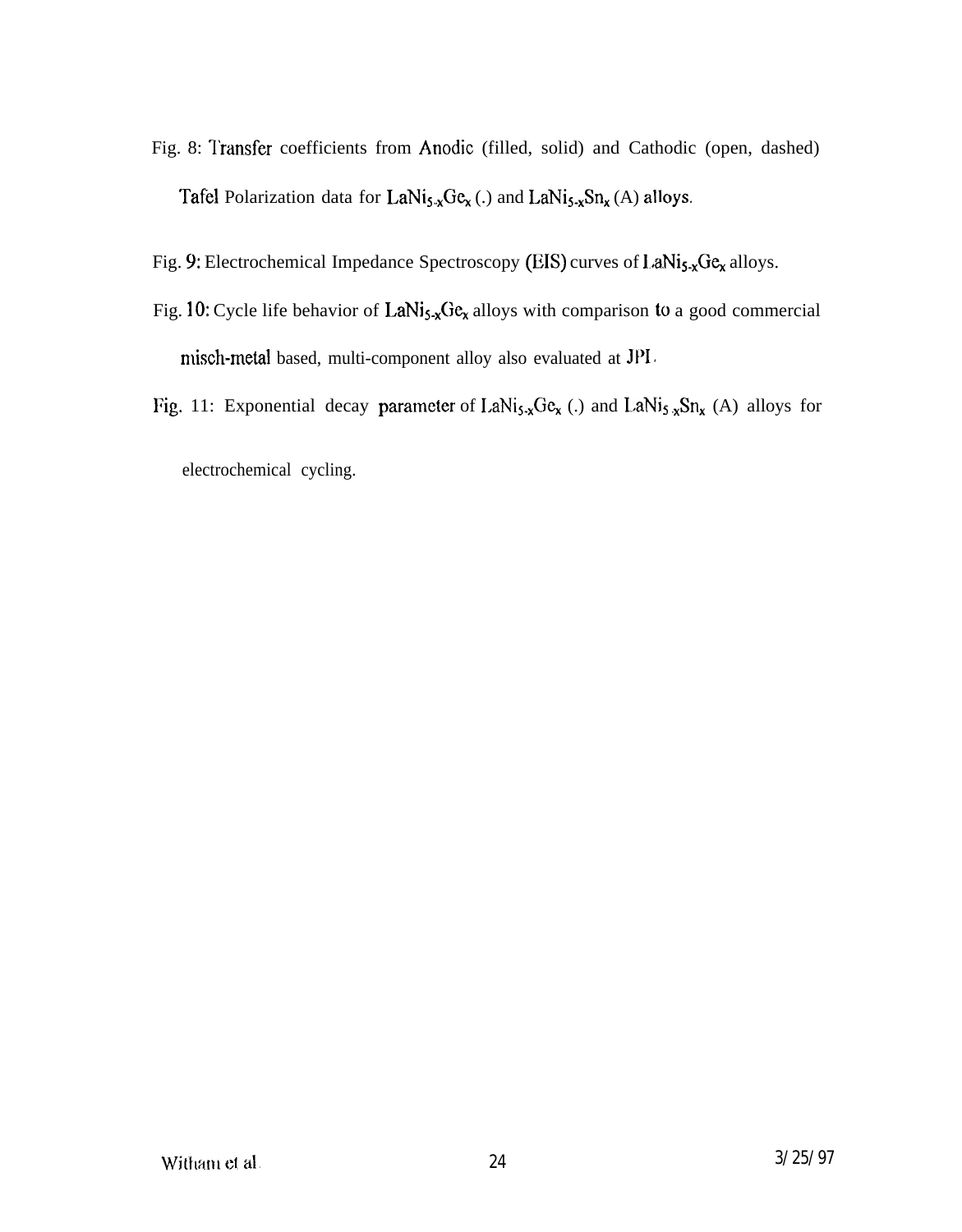| x in LaNis-Ger                               | Micropoln. | $\mathbf{i}_\mathrm{o}, \mathbf{mA}$ | Tafel Polarization | Tafel Slope, mV/dec  |                | Lim. Curr.<br>Desorp. | AC Impedance  |
|----------------------------------------------|------------|--------------------------------------|--------------------|----------------------|----------------|-----------------------|---------------|
|                                              | io, mA     | drosqy                               |                    | Desorp Absorp Desorp |                | ÞΜ                    | $i_0$ , $mA$  |
| $\begin{smallmatrix} 0\\0 \end{smallmatrix}$ | 0.77       | 96'0                                 | 1.51               | 242                  | $\frac{1}{8}$  | $\vec{4}$             | 1.02          |
| $\overline{C}$                               | 0.63       | 1.54                                 | 1.74               | 150                  | 96             | $\overline{5}$        | 5.70          |
| 0.2                                          | 0.71       | 1.57                                 | 66.1               | 141                  | 191            | 20                    | 080           |
| $\tilde{c}$                                  | 1.07       | 3.06                                 | 3.83               | 170                  | 192            | 24                    | 1.13          |
| 0.4                                          | 1.13       | 1.95                                 | 3.37               | 217                  | 184            | $\tilde{5}$           | 1.20          |
| $\tilde{\mathbf{c}}$                         | n<br>Si    | h<br>"h                              | 98.7               | ROT                  | $5\frac{1}{2}$ | $\mathcal{L}_4$       | $\frac{1}{5}$ |

Table 1. Kinetic parameters of LaNi<sub>5x</sub>Ge<sub>x</sub> alloys determined by DC polarization and AC impedance methods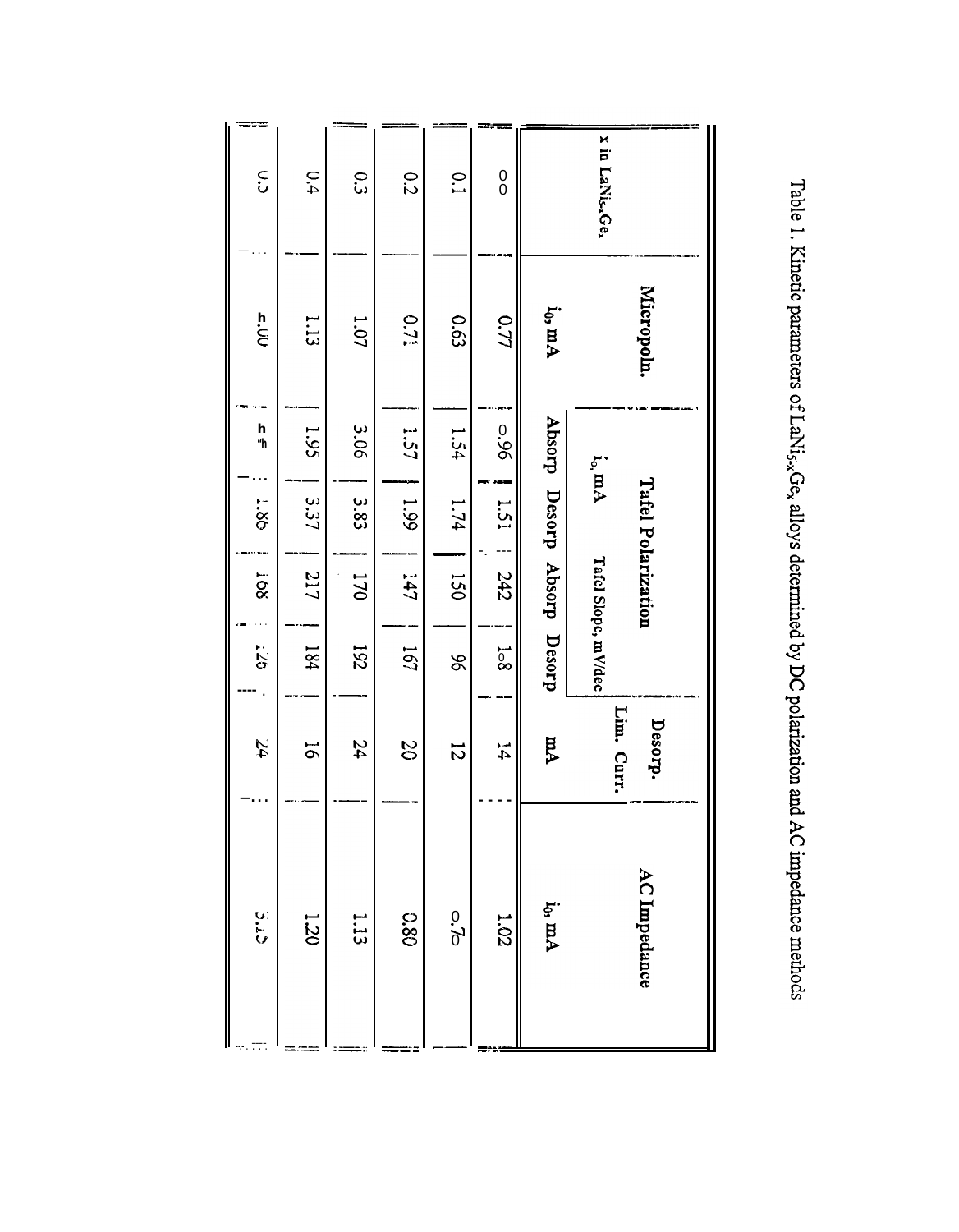

Please make this a 2 column figure

Figure 1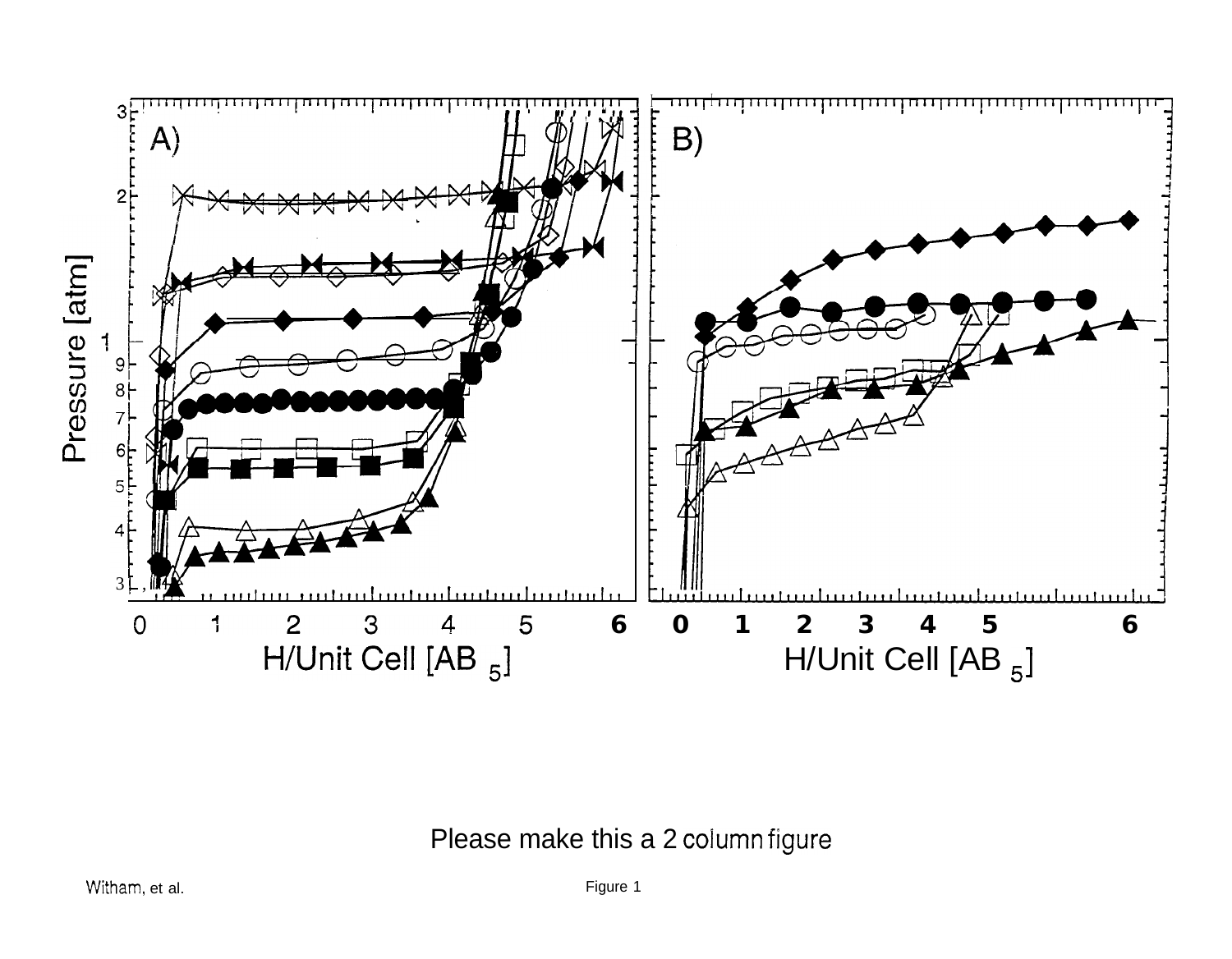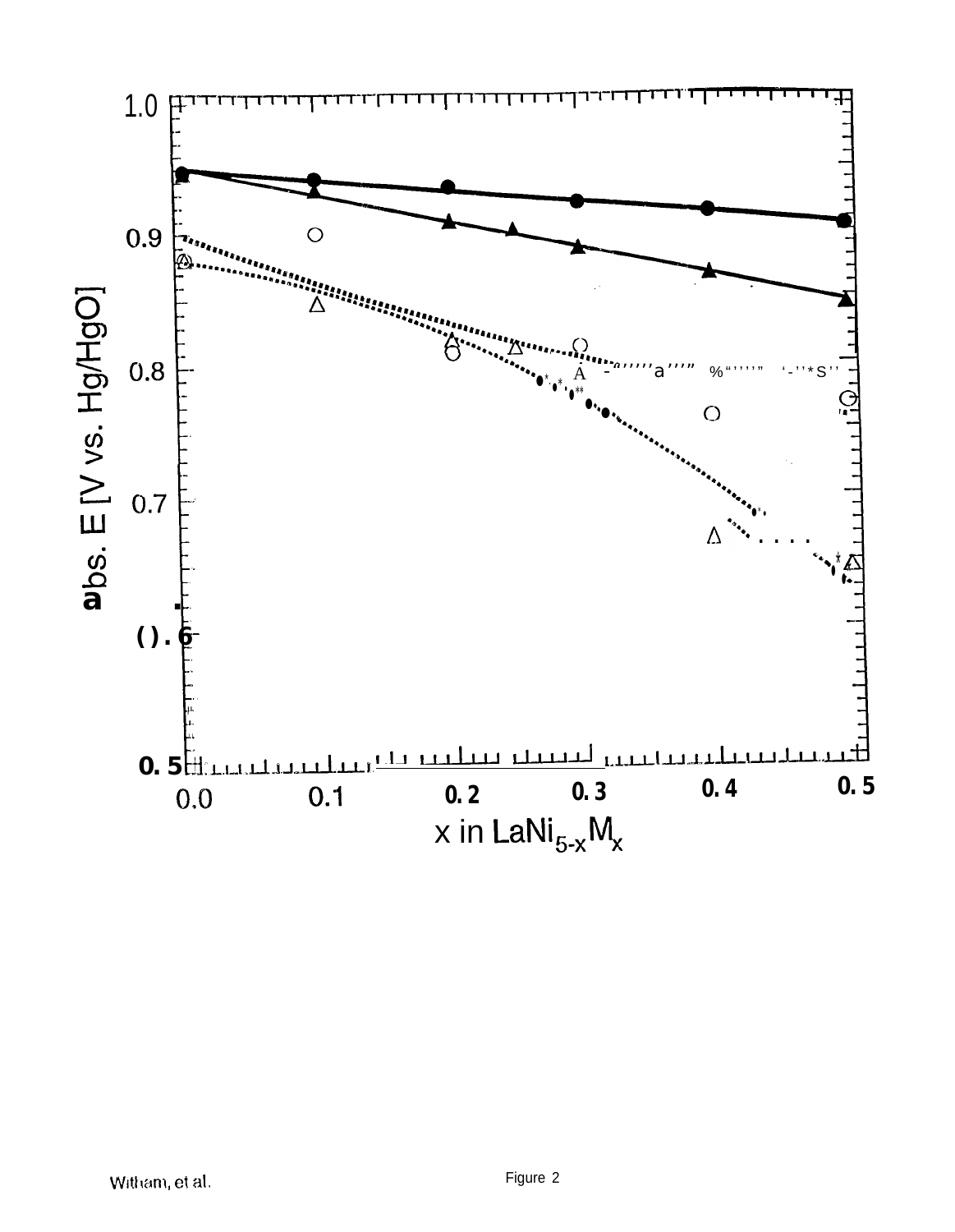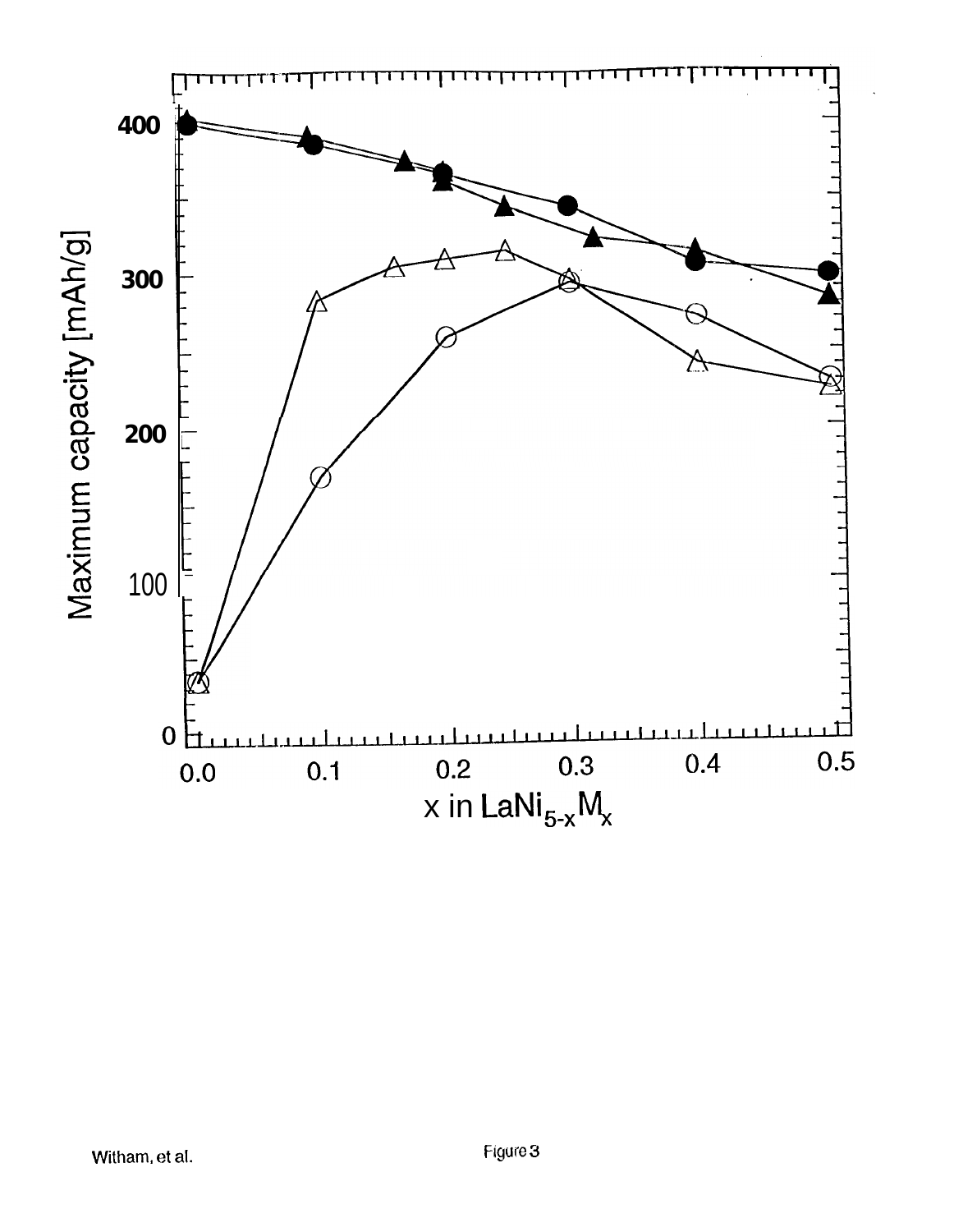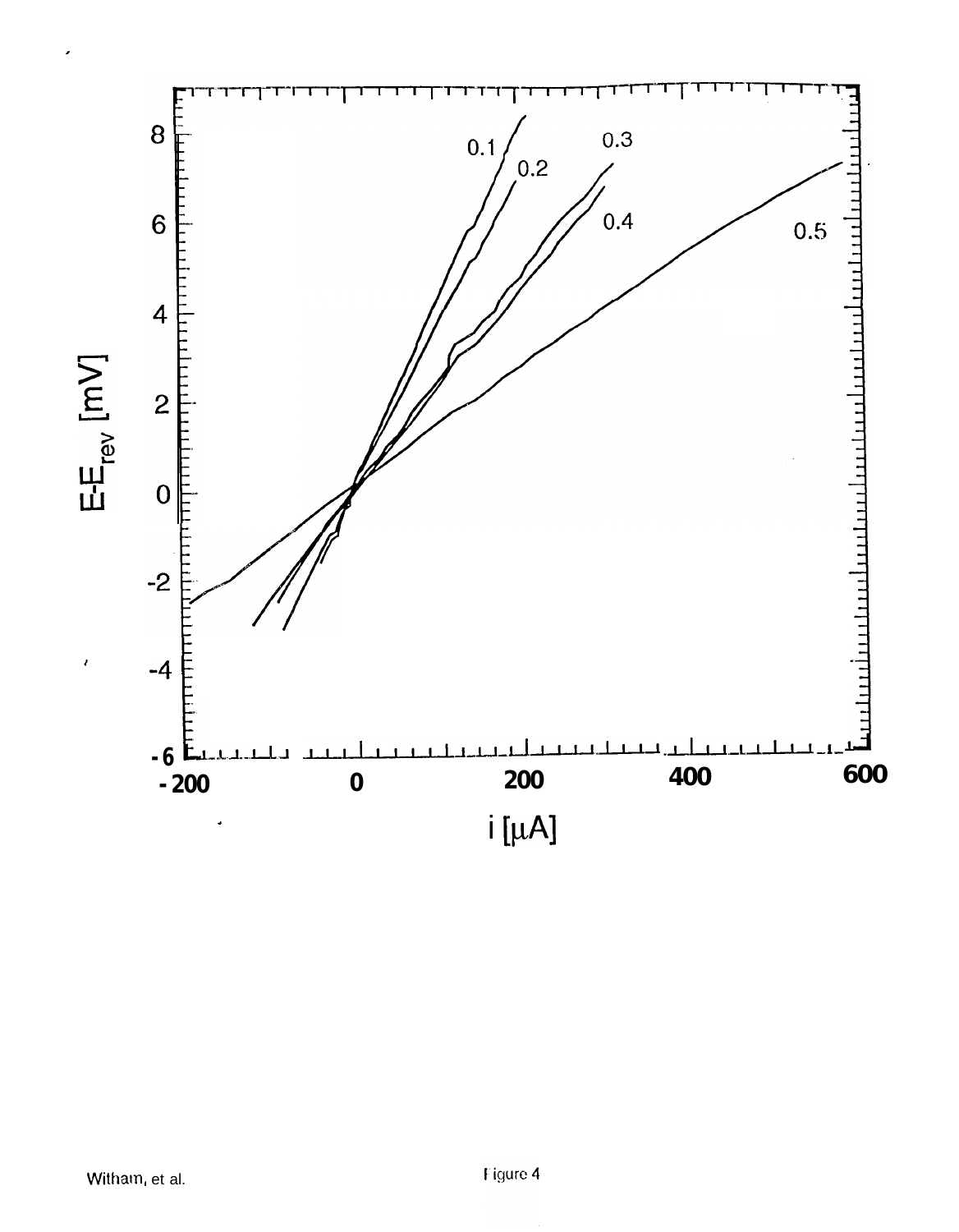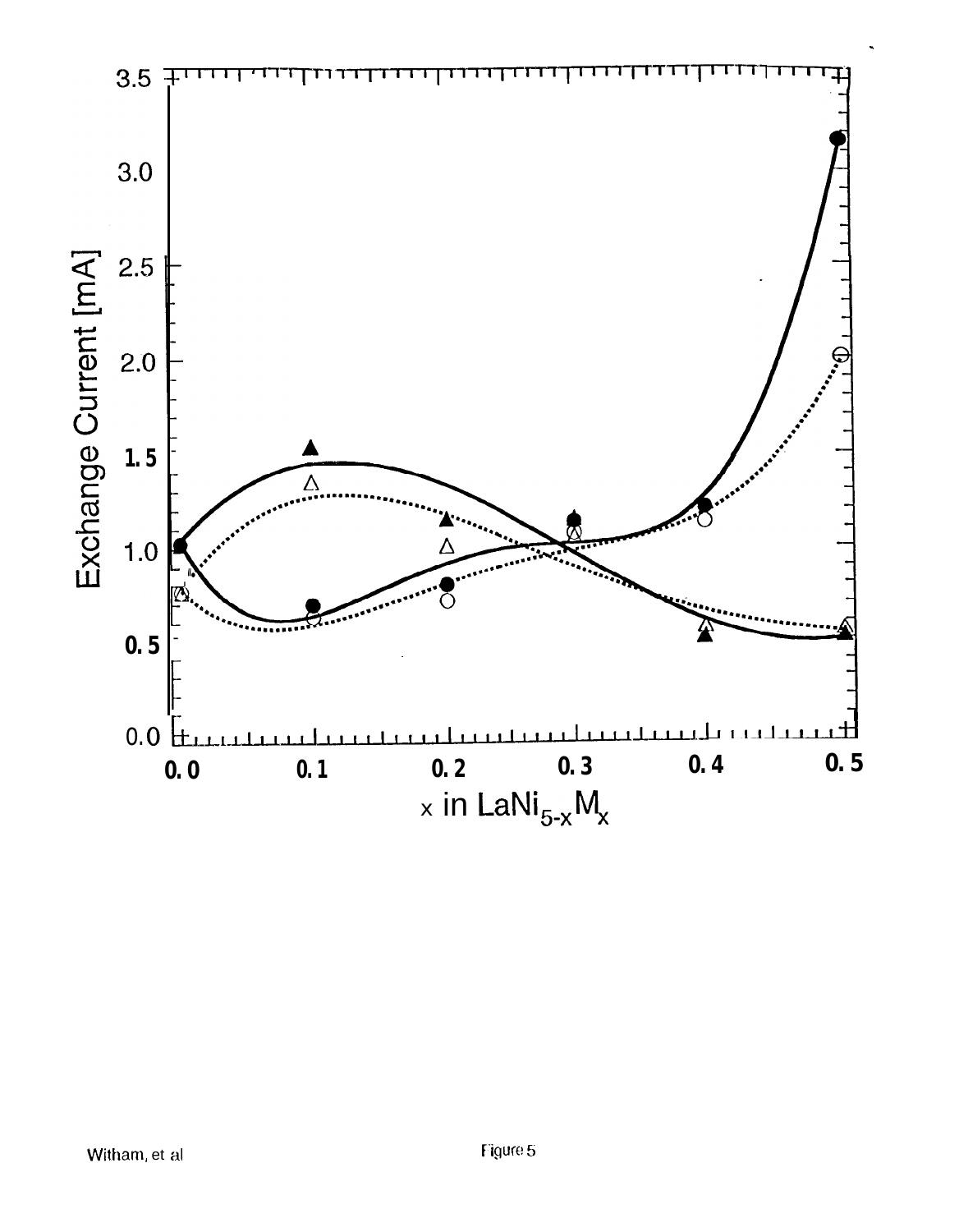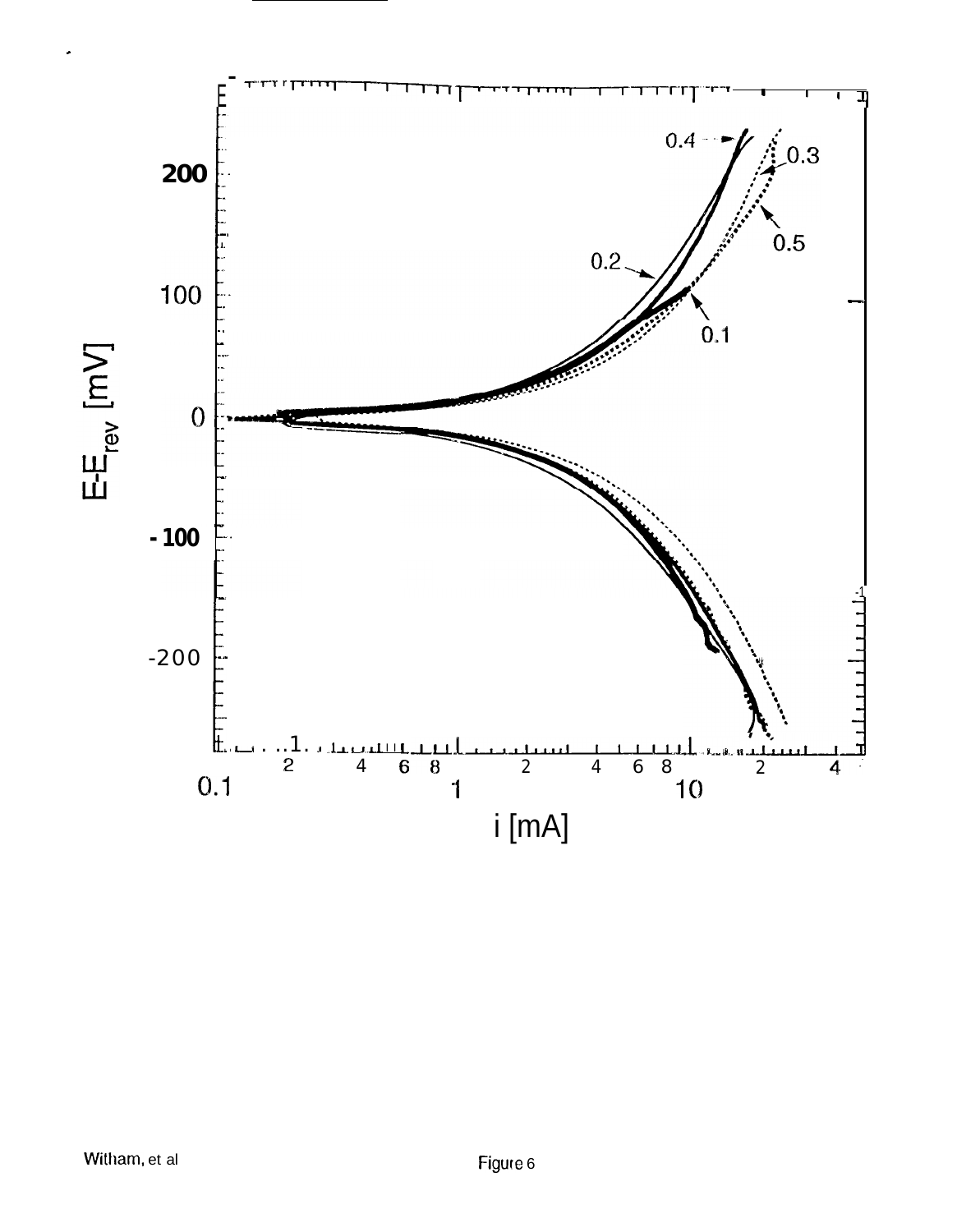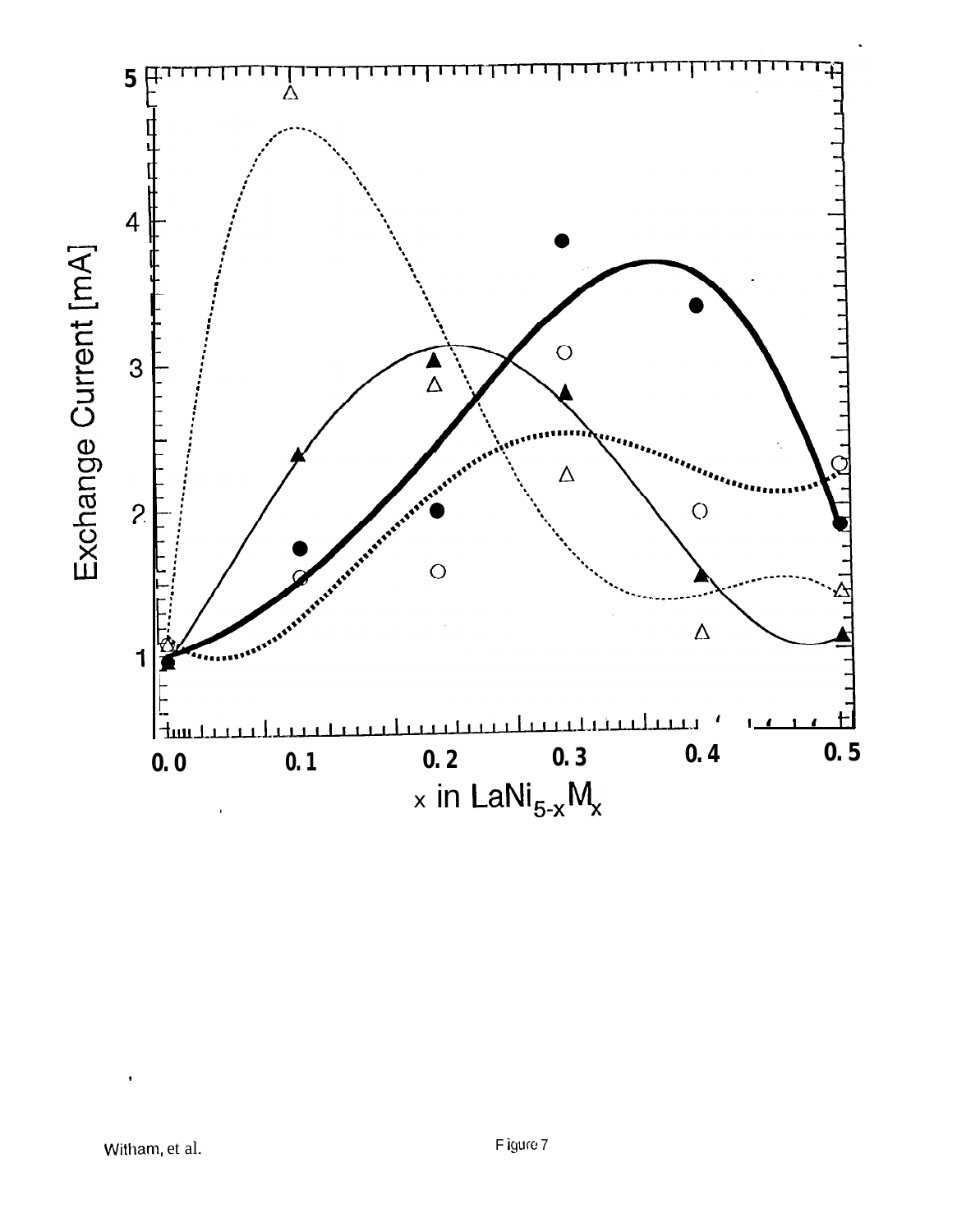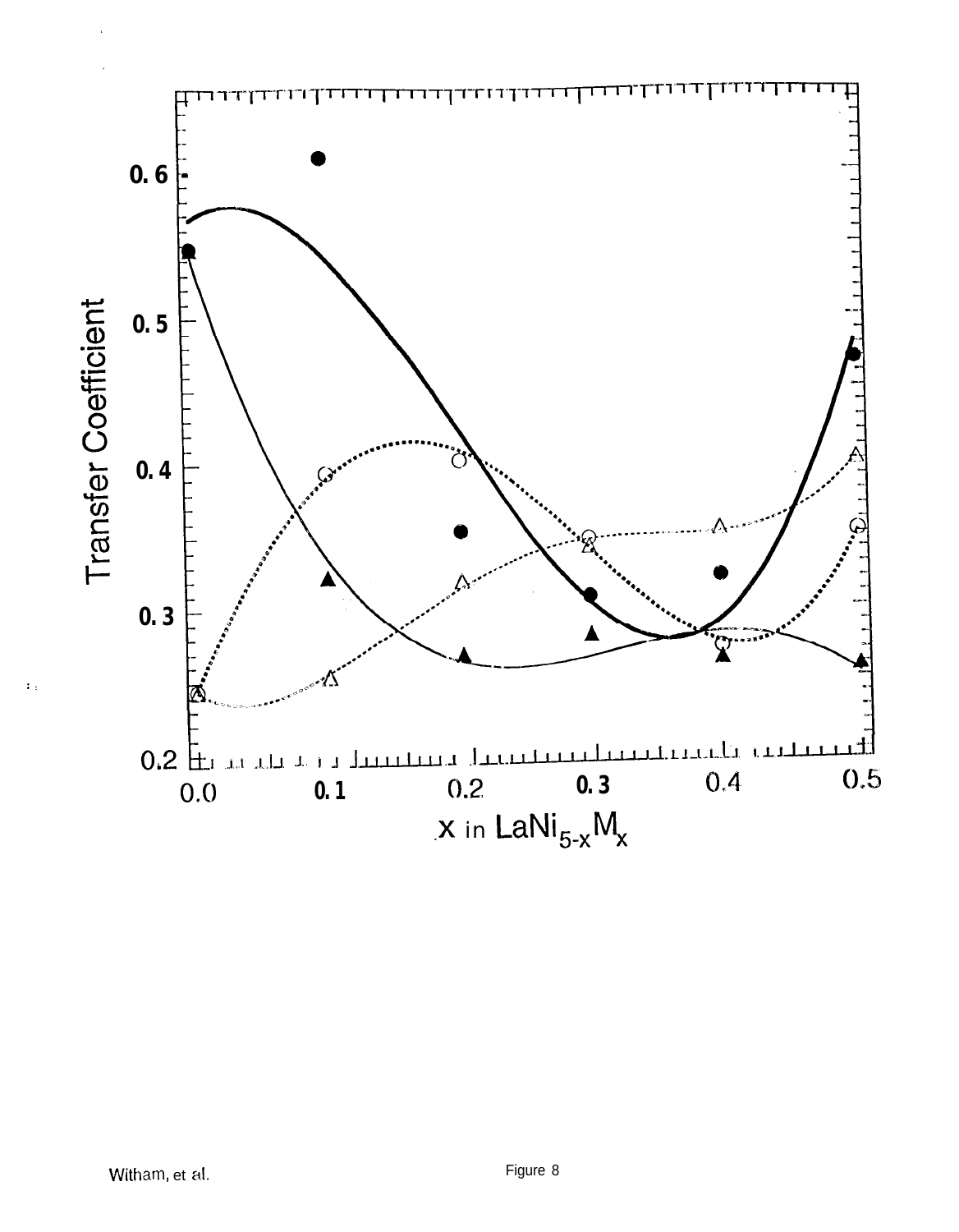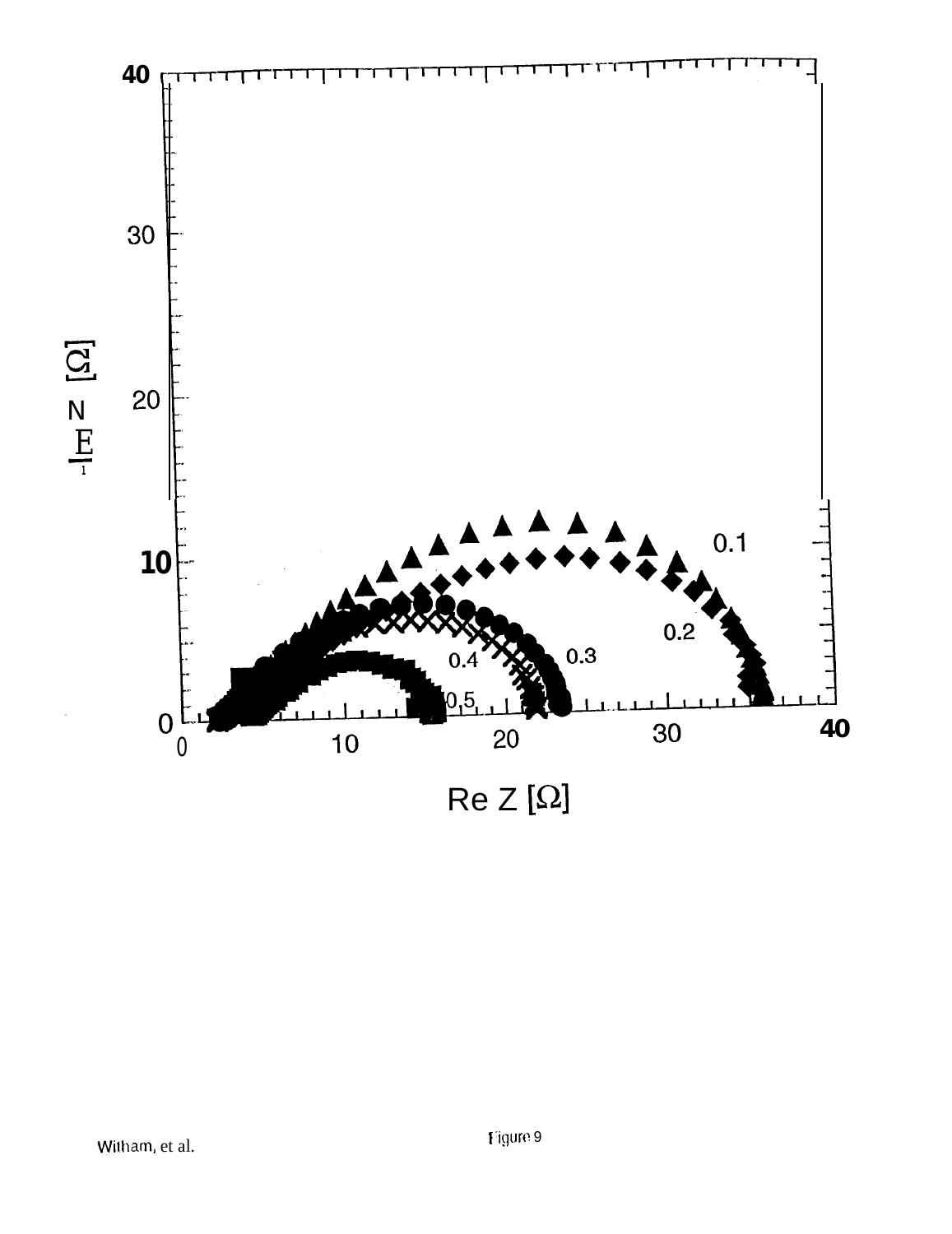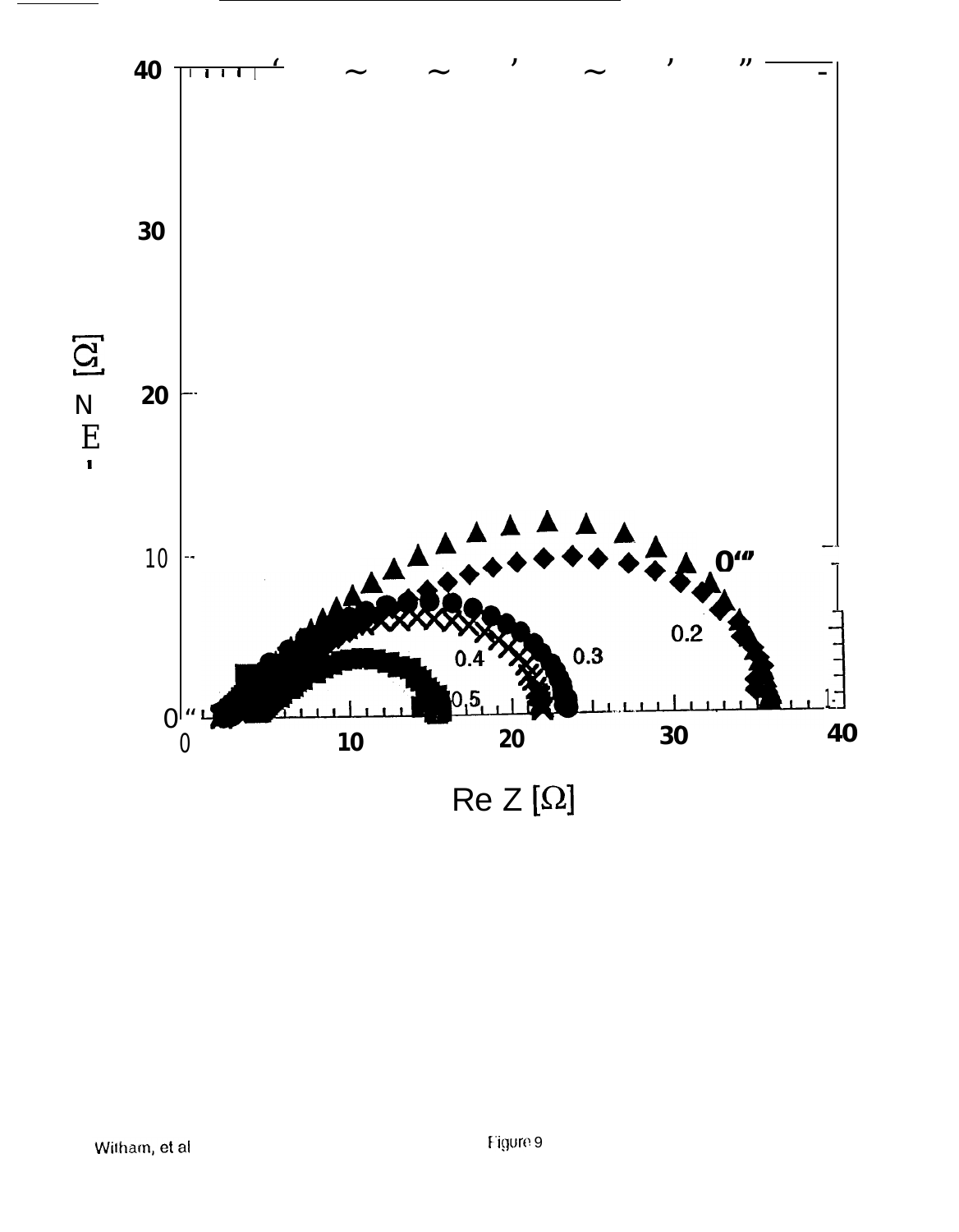